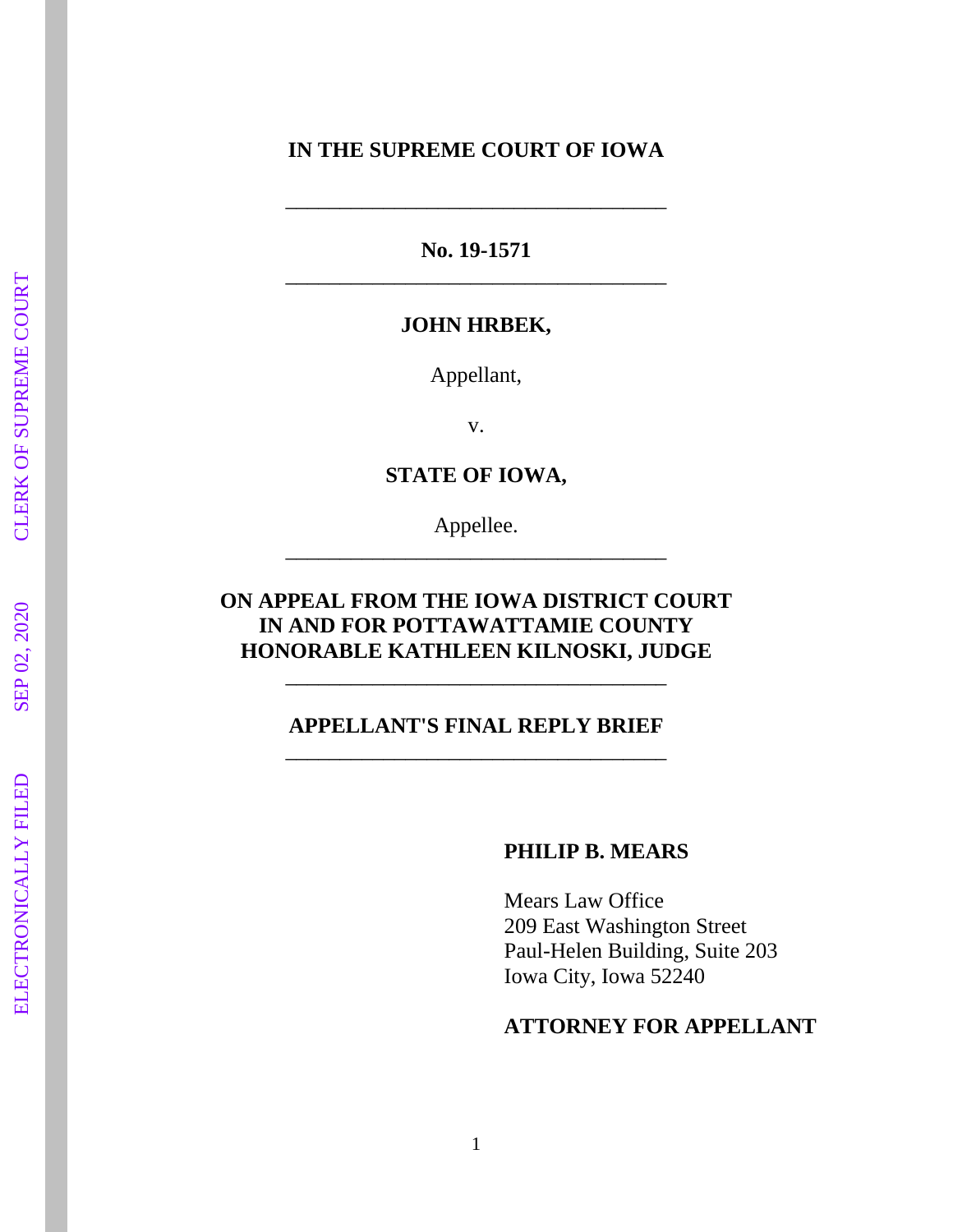# **CERTIFICATE OF SERVICE**

On September 2, 2020, the undersigned certifies that a true copy of the

foregoing instrument was served upon the Defendant-Appellant by placing one

copy thereof in the United States mail, proper postage attached, addressed to:

John Hrbek #0104465 Anamosa State Penitentiary 406 North High Street Anamosa, IA 52205

> /s/ Philip B. Mears MEARS LAW OFFICE

209 E. Washington Street, Suite 203 Iowa City, IA 52240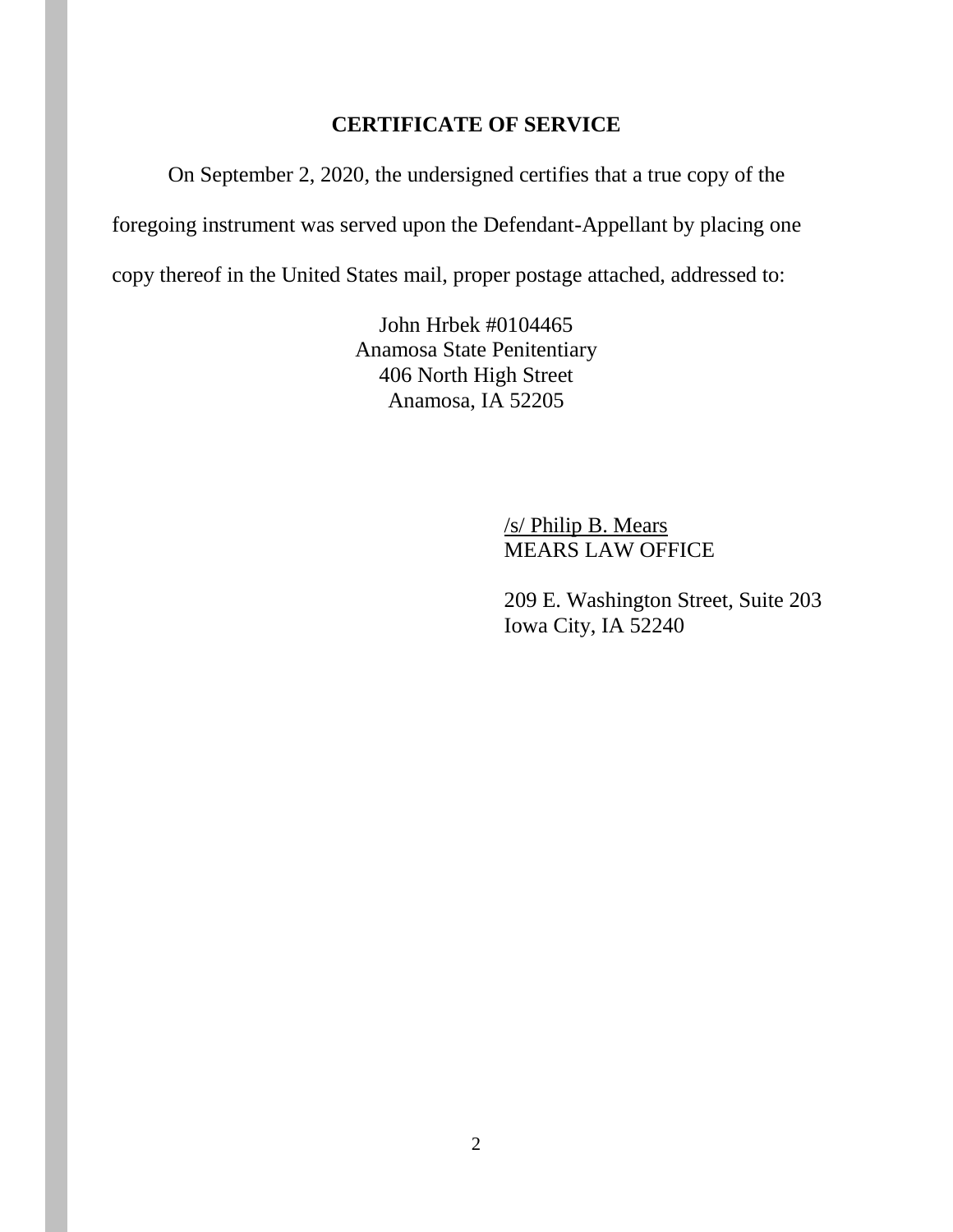| <b>TABLE OF CONTENTS</b> |
|--------------------------|
|--------------------------|

| I: AS A MATTER OF STATUTORY CONSTRUCTION, NEWLY<br><b>ENACTED SECTION 822.3A SHOULD NOT APPLY TO HRBEK'S</b><br>POST-CONVICTION, WHICH HAD BEEN FILED PRIOR TO THE |
|--------------------------------------------------------------------------------------------------------------------------------------------------------------------|
| II: IF SECTION 822.3A APPLIES TO HRBEK'S POSTCONVICTION<br>THE STATUE WOULD VIOLATE THE IOWA CONSTITUTION'S                                                        |
| <b>III: THE PROHIBITION AGAINST PRO SE BRIEFS ON APPEAL</b><br>VIOLATES THE IOWA CONSTITUTION'S SEPARATION OF<br>.23                                               |
|                                                                                                                                                                    |
|                                                                                                                                                                    |
|                                                                                                                                                                    |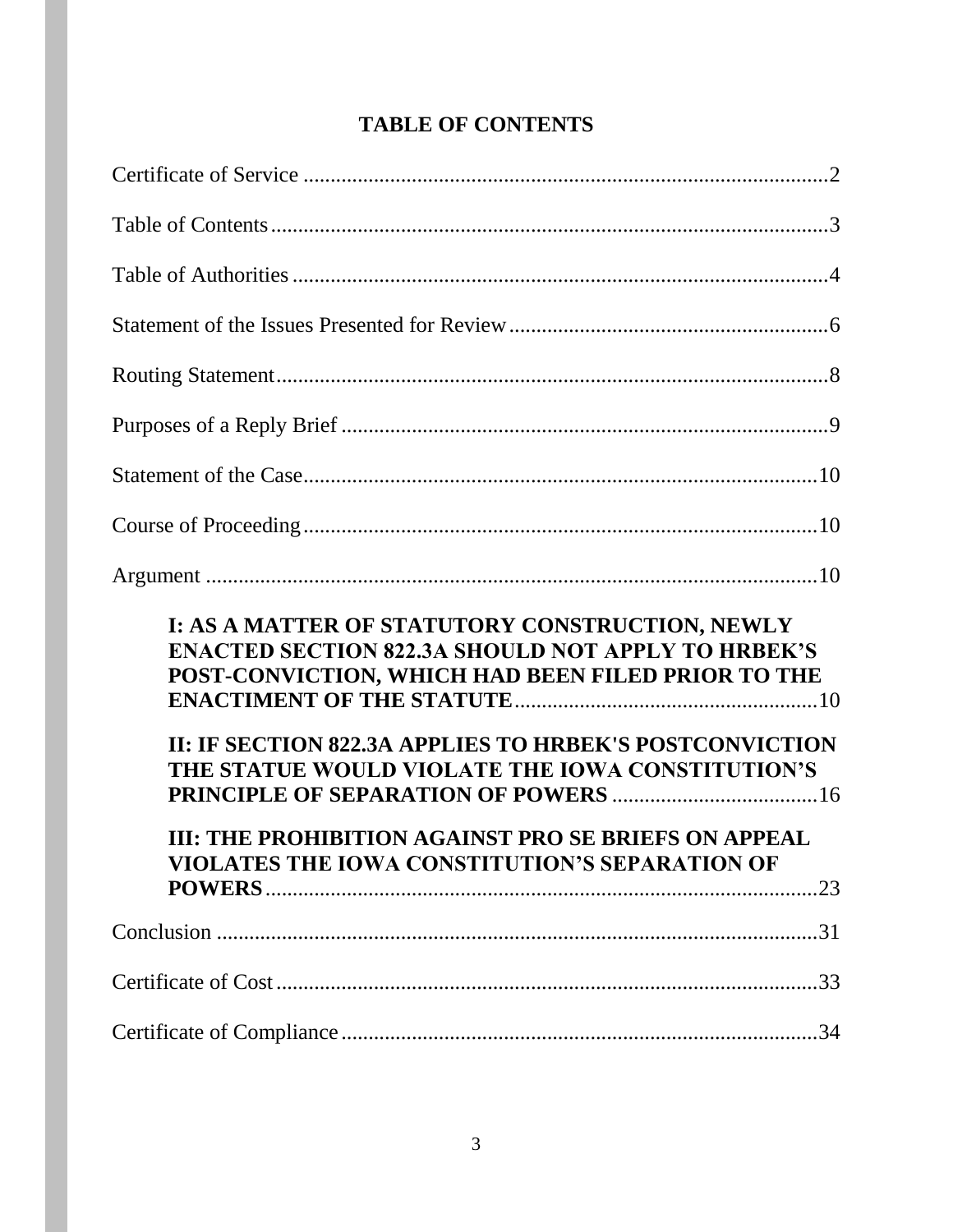# **TABLE OF AUTHORITIES**

# **State**

| Leonard v. State 461 N.W.2d. 465 (Iowa 1990)12, 14, 17, 18, 21                  |
|---------------------------------------------------------------------------------|
| Gamble v. State 723 N.W.2d. 443 (Iowa 2006) 12, 14, 17, 18, 21                  |
|                                                                                 |
| Klouda v. Sixth Judicial District Department of Correctional Services, 642 N.W. |
|                                                                                 |
|                                                                                 |
|                                                                                 |
|                                                                                 |
| Sanders v. United States, 373 U.S. 1, 22; 83 S. Ct. 1068, 1080-81 (1963)20      |
| State v. Iowa District Court for Jones County, 902 N.W.2d 811, 818 (Iowa,       |
|                                                                                 |
| Planned Parenthood of the Heartland v. Reynolds ex rel. State, 915 N.W.2d 206,  |
|                                                                                 |
|                                                                                 |
|                                                                                 |
|                                                                                 |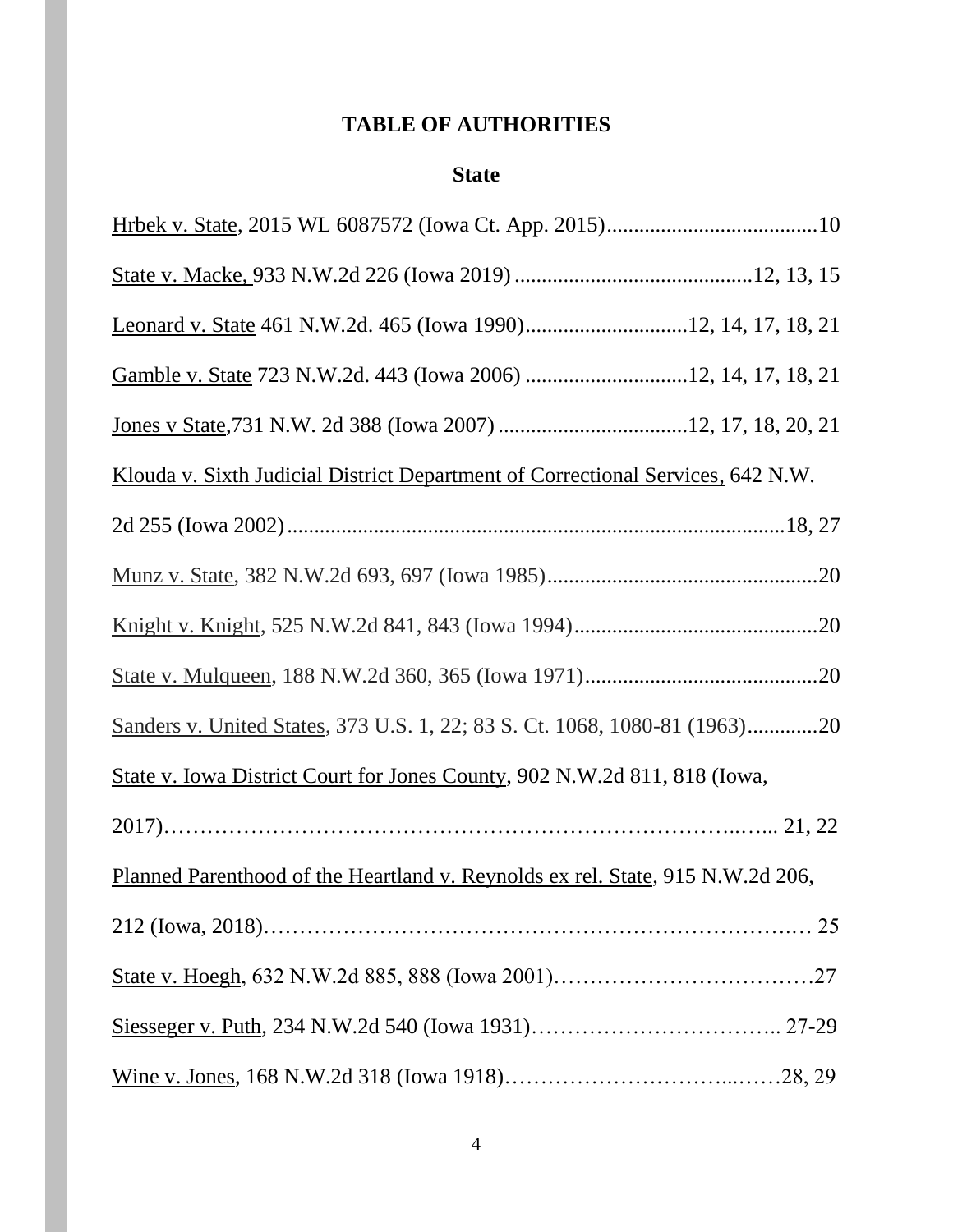# **STATE STATUTES**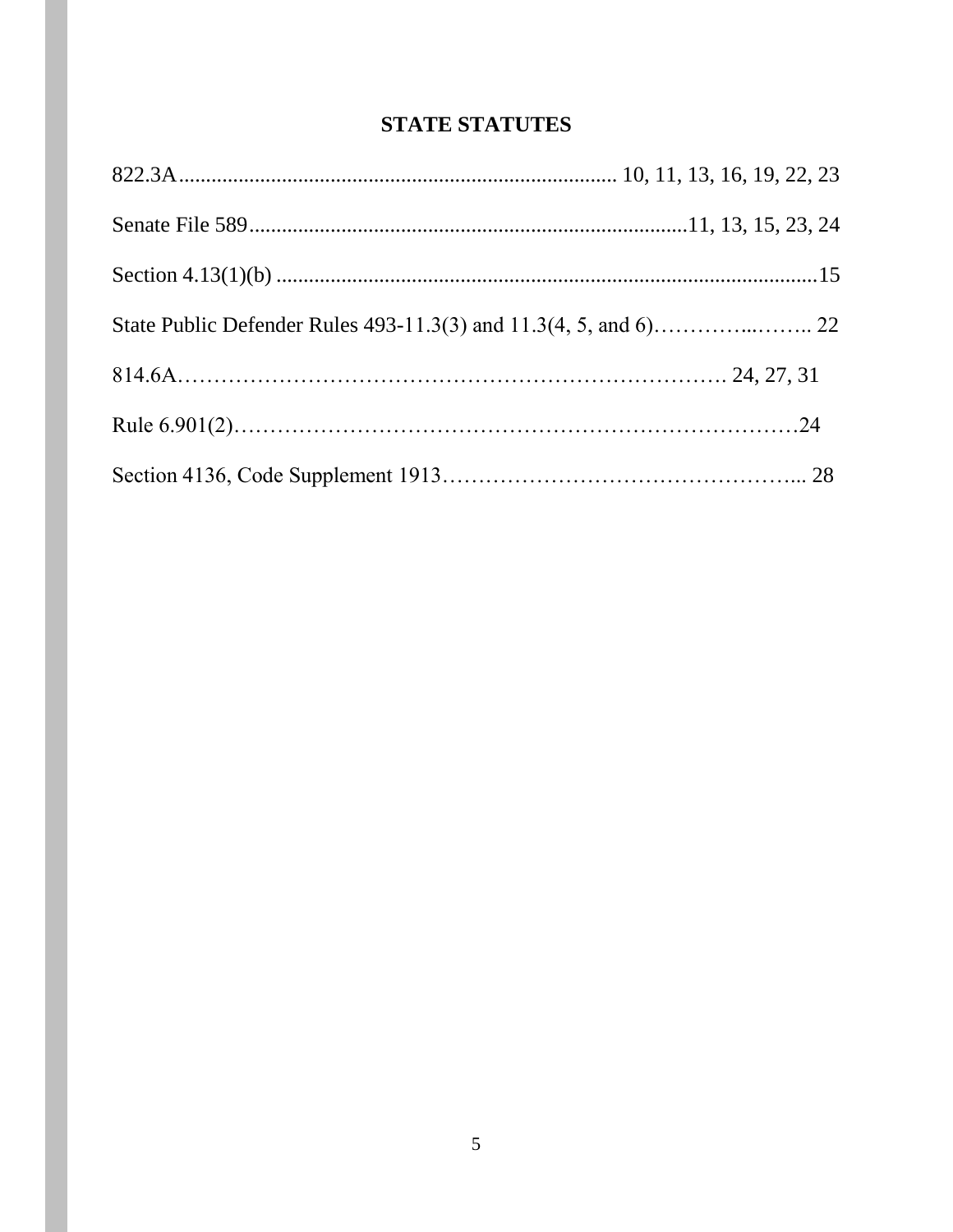### **STATEMENT OF ISSUES PRESENTED FOR REVIEW**

# **I: AS A MATTER OF STATUTORY CONSTRUCTION, NEWLY ENACTED SECTION 822.3A SHOULD NOT APPLY TO HRBEK'S POST-CONVICTION, WHICH HAD BEEN FILED PRIOR TO THE ENACTIMENT OF THE STATUTE**

Hrbek v. State, 2015 WL 6087572 (Iowa Ct. App. 2015) Section 822.3A State v. Macke, 933 N.W.2d 226 (Iowa 2019) Leonard v. State 461 N.W.2d. 465 (Iowa 1990) Gamble v. State 723 N.W.2d. 443 (Iowa 2006) Jones v State,731 N.W. 2d 388 (Iowa 2007) Section 4.13(1)(b)

# **II: IF SECTION 822.3A APPLIES TO HRBEK'S POSTCONVICTION THE STATUE WOULD VIOLATE THE IOWA CONSTITUTION'S PRINCIPLE OF SEPARATION OF POWERS**

Leonard v. State 461 N.W.2d. 465 (Iowa 1990) Gamble v. State 723 N.W.2d. 443 (Iowa 2006) Jones v State,731 N.W. 2d 388 (Iowa 2007) Klouda v. Sixth Judicial District Department of Correctional Services, 642 N.W. 2d 255 (Iowa 2002) Munz v. State, 382 N.W.2d 693, 697 (Iowa 1985) Knight v. Knight, 525 N.W.2d 841, 843 (Iowa 1994) State v. Mulqueen, 188 N.W.2d 360, 365 (Iowa 1971) Sanders v. United States, 373 U.S. 1, 22; 83 S. Ct. 1068, 1080-81 (1963) State v. Iowa District Court for Jones County, 902 N.W.2d 811, 818 (Iowa, 2017) Section 822.3A State Public Defender Rules 493-11.3(3) and 11.3(4,5, and 6)

## **III: THE PROHIBITION AGAINST PRO SE BRIEFS ON APPEAL VIOLATES THE IOWA CONSTITUTION'S SEPARATION OF POWERS**

Section 822.3A Senate file 589 814.6A Rule 6.901(2)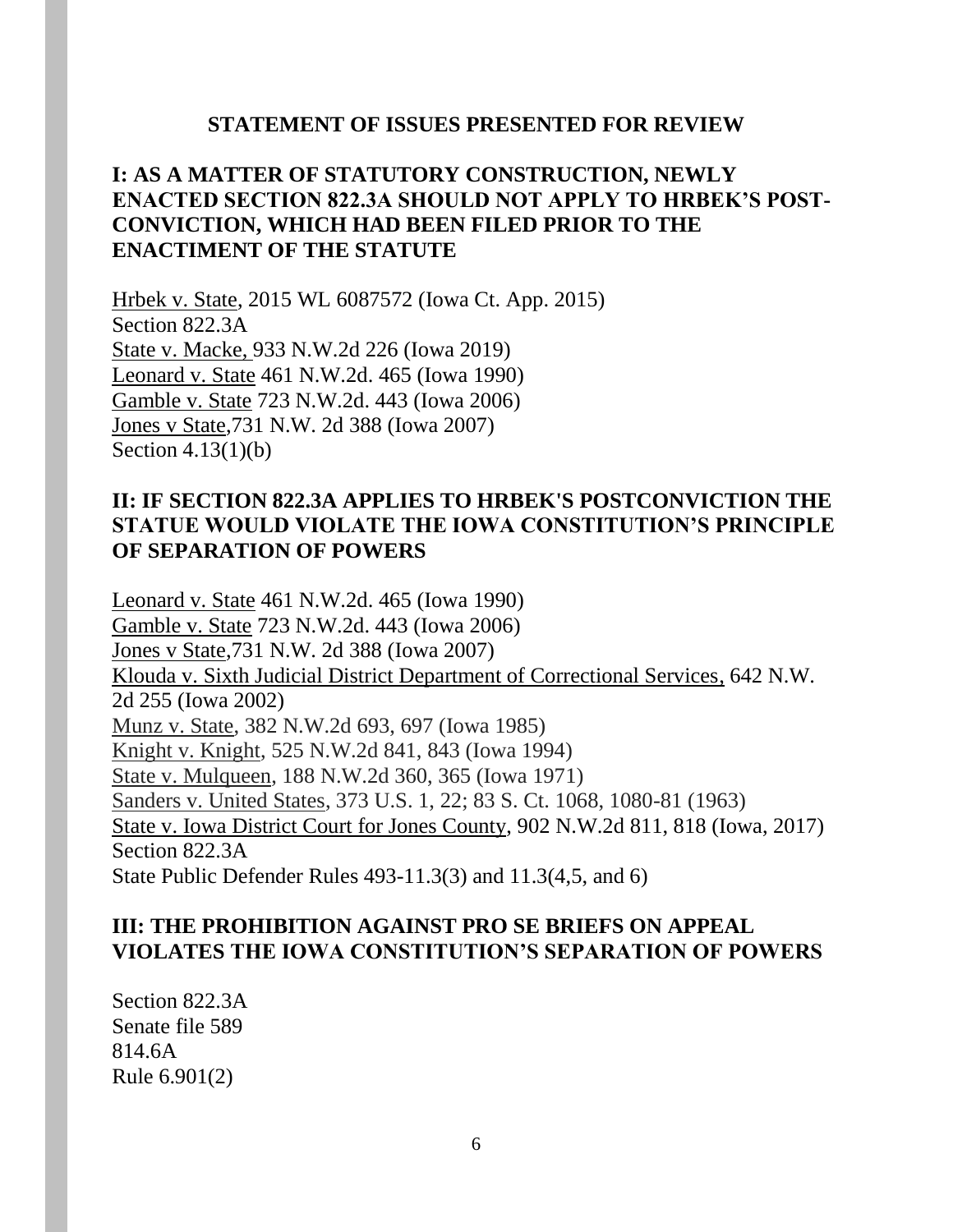Planned Parenthood of the Heartland v. Reynolds ex rel. State, 915 N.W.2d 206, 212 (Iowa, 2018) Section 4136, Code Supplement 1913 State v. Hoegh, 632 N.W.2d 885, 888 (Iowa 2001) Siesseger v. Puth, 234 N.W.2d 540 (Iowa 1931) Wine v. Jones, 168 N.W.2d 318 (Iowa 1918) Section 4136, Code Supplement 1913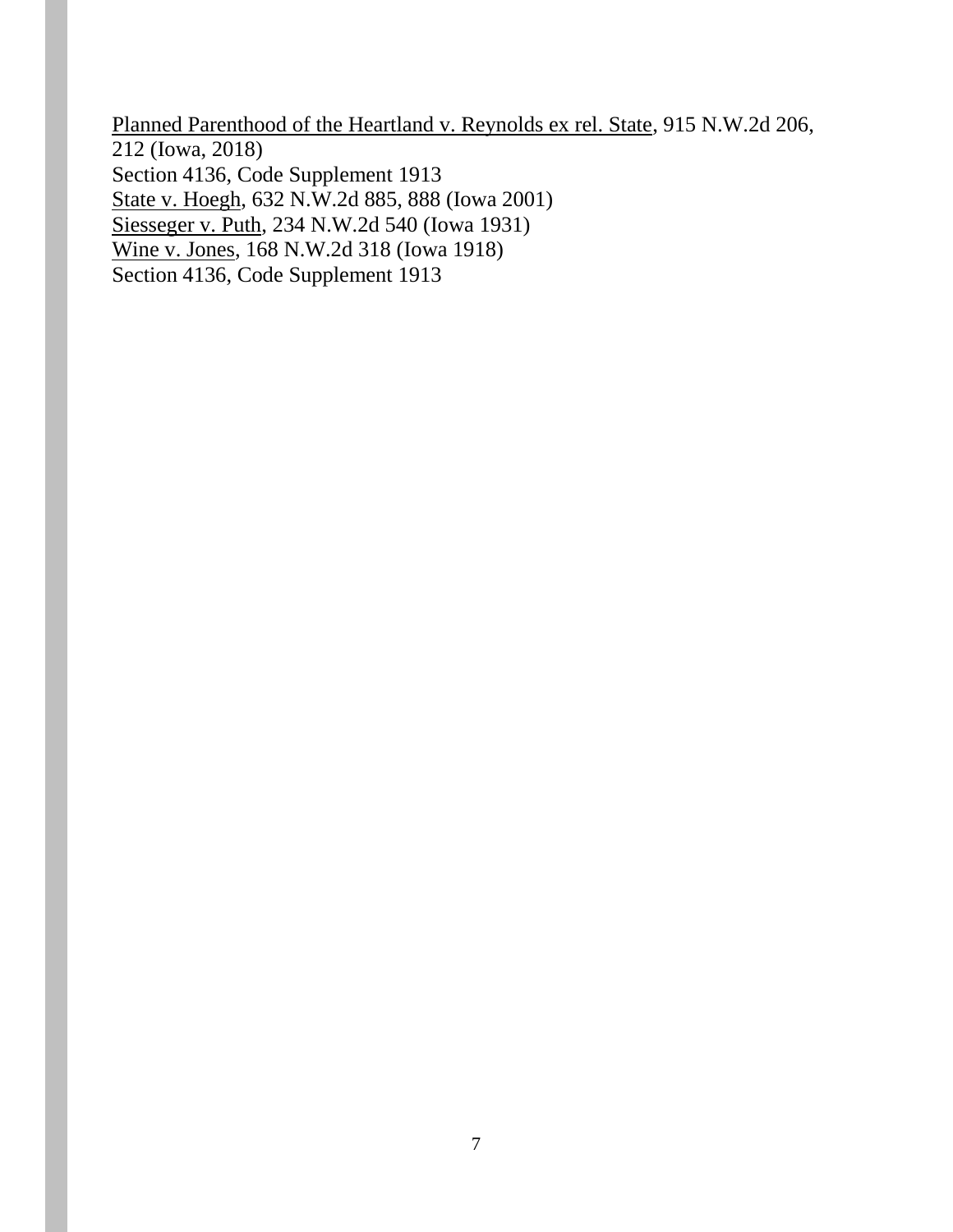# **ROUTING STATEMENT**

The parties agree that the issue presented in this appeal is a substantial issue of first impression about a new statute. It should be retained by the Supreme Court.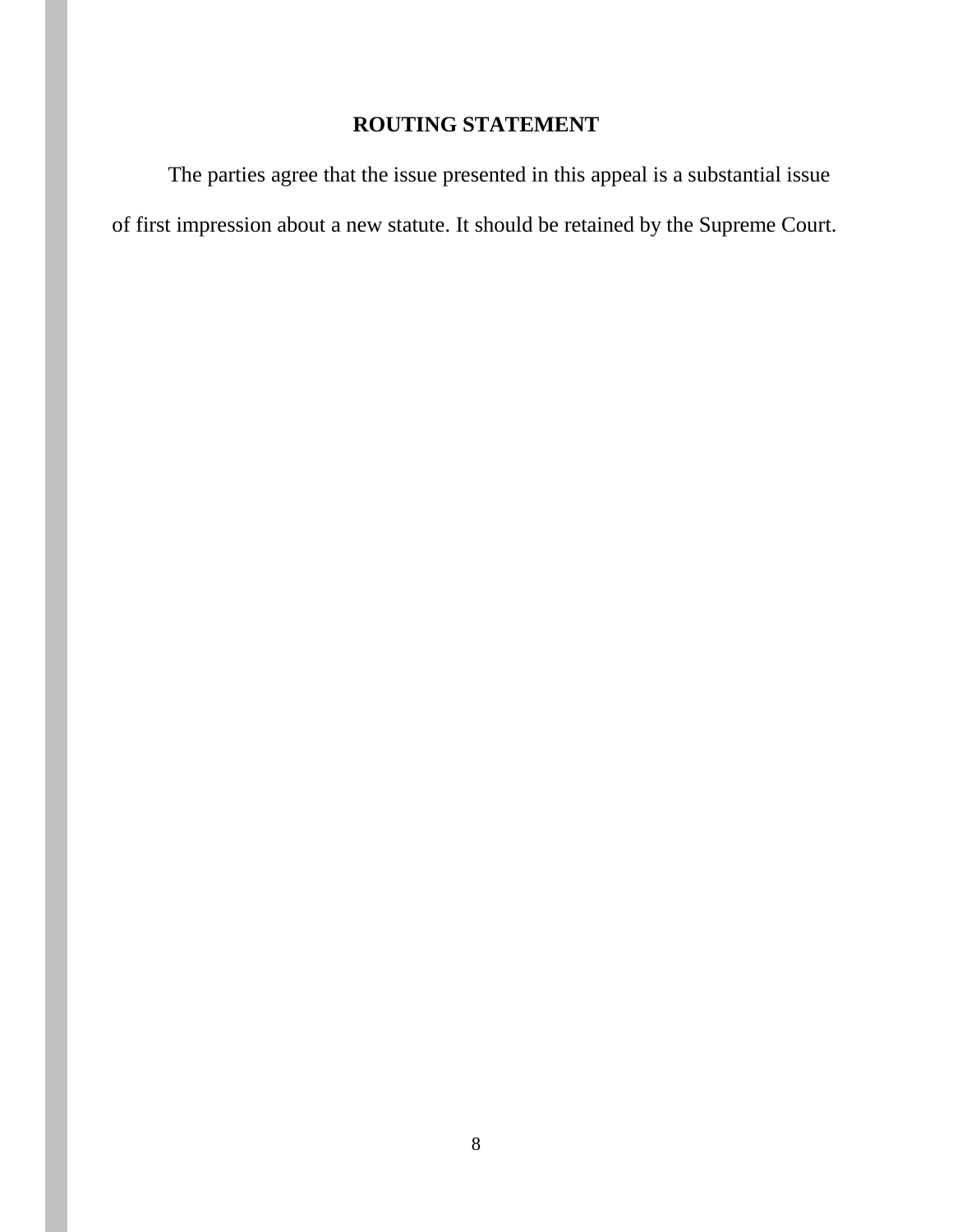# **Purposes of a Reply Brief**

In any reply brief, it is appropriate to do several things. First, the brief can update the case law if there have been any changes since the original brief. There is no such new law.

Second, the brief can reply to specific statements by the State in its brief.

Third, the brief can point out the places in the State's brief where there is an agreement as to certain points, perhaps because the matter was not contested.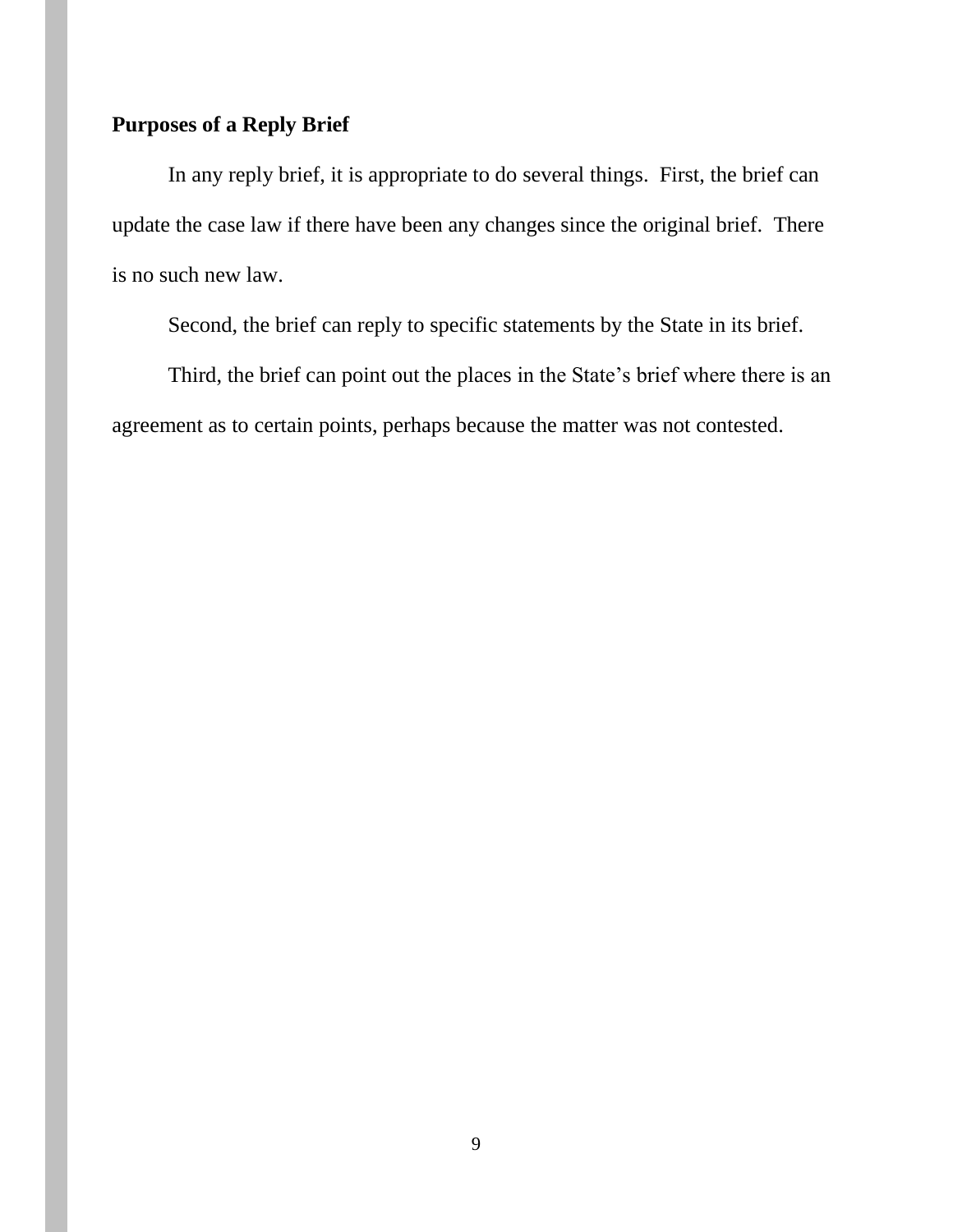#### **STATEMENT OF THE CASE**

### **Course of Proceeding:**

The State's Brief says the procedural history of the post-conviction "is only minimally relevant to the pair of legal issues raised in the appeal." (State's Brief p. 15). It should be noted, however, that the history of Hrbek's post-conviction case included a point when appointed counsel allowed the post-conviction to be dismissed and then never told Hrbek the case was dismissed. It was Hrbek's own efforts, pro se, that allowed the case to be reinstated. See Hrbek v. State, 2015 WL 6087572 (Iowa Ct. App. 2015)

This issue cannot be considered without recognizing that sometimes appointed counsel do not do their job.

It should be noted that when he was before the District Court, Hrbek's appointed counsel filed nothing in support of Hrbek's right to file pro se pleadings after July 1, 2019.

#### **ARGUMENT**

**I**

# **AS A MATTER OF STATUTORY CONSTRUCTION, NEWLY ENACTED SECTION 822.3A SHOULD NOT APPLY TO HRBEK'S POST-CONVICTION, WHICH HAD BEEN FILED PRIOR TO THE ENACTIMENT OF THE STATUTE.**

#### **What are the questions presented in this case?**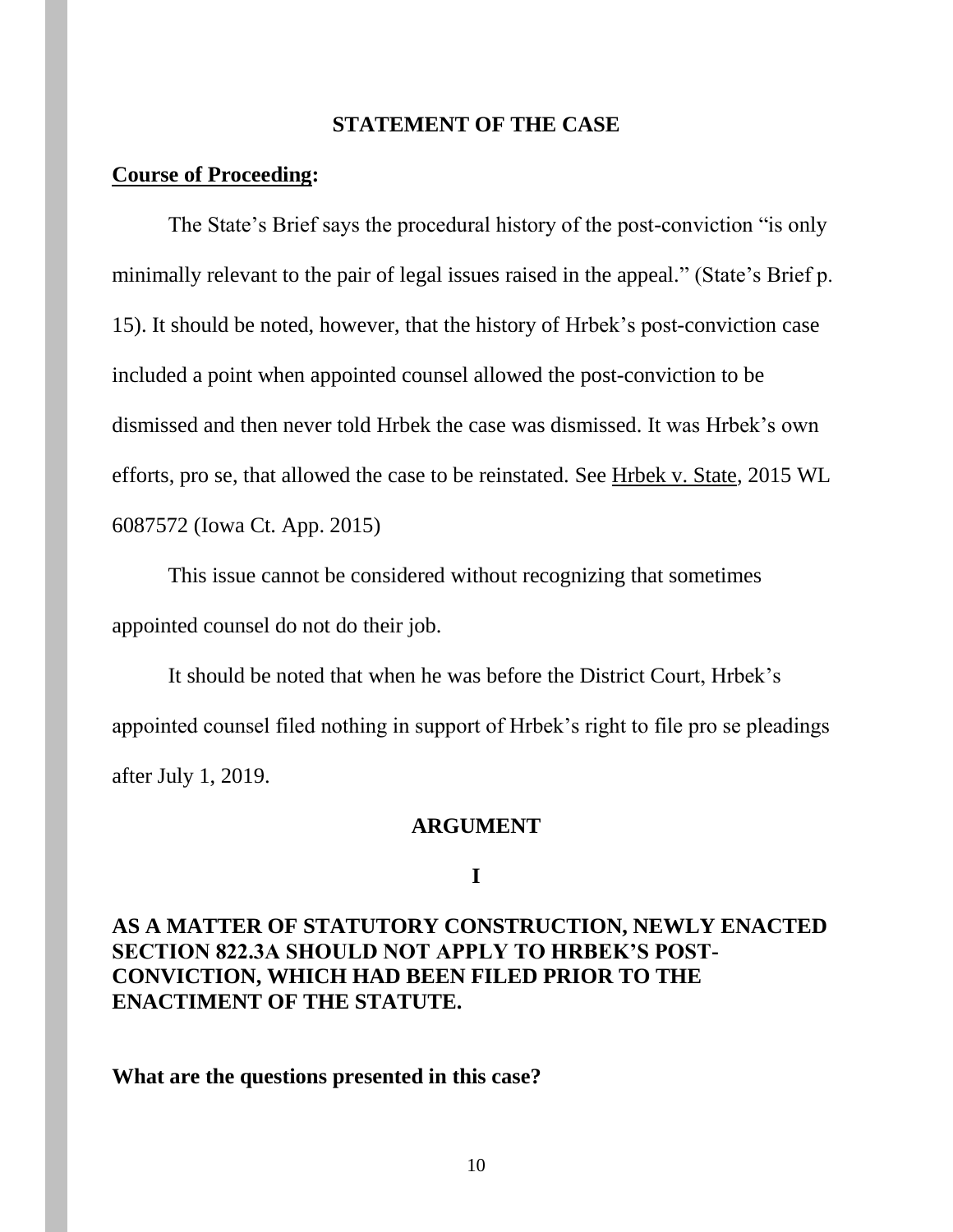In 2019, the Iowa Legislature passed Senate File 589, which included new section 822.3A. That provision prohibits pro se filings by post-conviction applicants who have appointed counsel. The one exception is that those applicants can file a motion to dismiss counsel.

The statute is silent as to whether the provision would apply to postconvictions that were already on file on July 1, 2019. That is when the statute went into effect.

Since John Hrbek's post conviction case was already filed on July 1, 2019 the initial question that needs to be addressed for this appeal is that question of retroactivity.

If the statute applies to his postconviction case, then the court will have to address the constitutionality of the statute.

### **Summary of argument**

The Iowa Supreme Court has, over the last 30 years, through a series of cases, established a right for post-conviction applicants to file documents in their own cases, even when they are represented by counsel,

Section 822.3A, which became law on July 1, 2019, abrogates that 30 years of case law. It prohibits post-conviction applicants, represented by counsel, from filing "any pro se document, including an application, brief, reply brief, or motion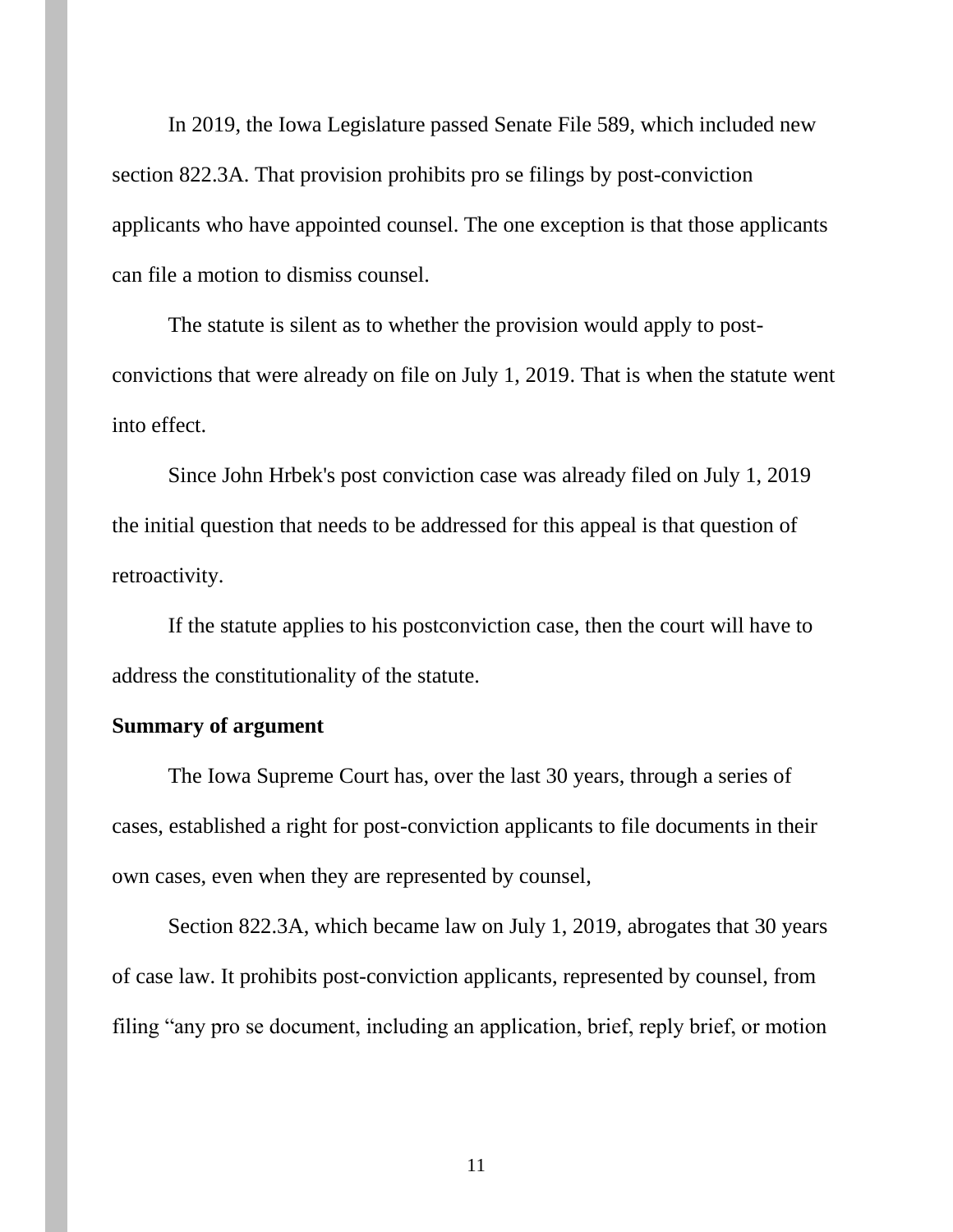in any Iowa court." The only thing an applicant represented by counsel can do is file a pro se motion to seek disqualification of counsel.

Hrbek argues that his right to file pro se documents is a substantive right. As such it cannot be applied to postconvictions that had been filed before July 1, 2019. **Points of agreement**

**1.** There seems to be agreement that the question of retroactivity primarily turns on whether the change adversely affects an existing right. See State's brief at pages 18-19. See State v. Macke, 933 N.W.2d 226 (Iowa 2019).

2. The State, in its brief, does not particularly disagree with Hrbek's analysis of the three Iowa Supreme Court cases which established the right for post-conviction litigants to file pleadings, even when represented by counsel. Those three cases were Leonard v. State 461 N.W.2d. 465 (Iowa 1990), Gamble v. State 723 N.W.2d. 443 (Iowa 2006), and Jones v State,731 N.W. 2d 388 (Iowa 2007)

This is important because Hrbek showed that the right to participate in a prose capacity, when represented by counsel was, in fact, a carefully crafted part of the statutory right to counsel, under Chapter 822.

3. The State does not particularly dispute Hrbek's analysis that there is authority at this point for the right to counsel in a postconviction being based in part of the Iowa and United States Constitutions.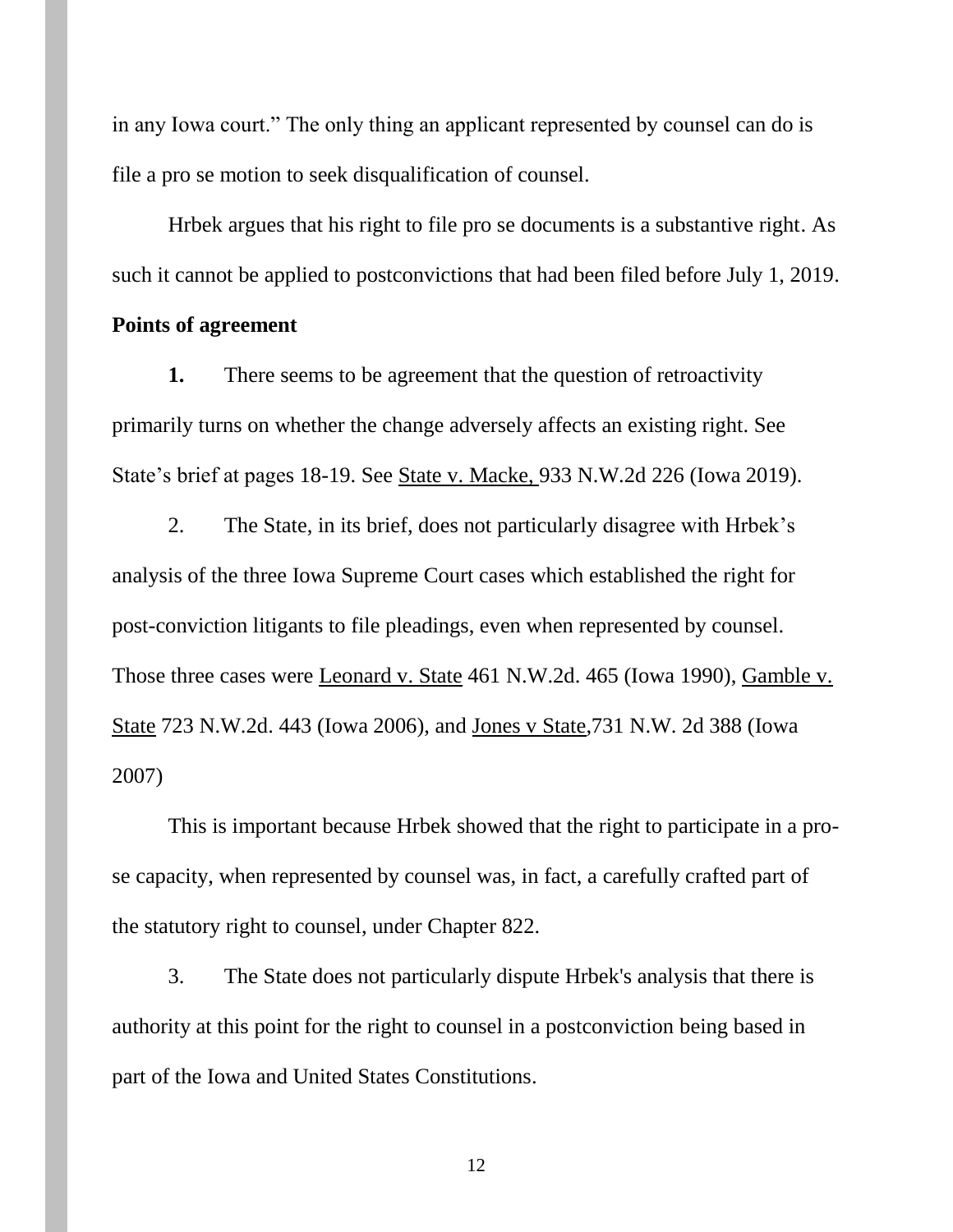4. The State also does not take exception to Hrbek's point that sometimes the pro se arguments have been successful. In addition, there have certainly been times when the appointed counsel has performed inadequately.

#### **Responses to specific arguments**

1. The State argues that the provision in the Omnibus bill eliminating the right of Applicants to file pro se pleadings is different from other provisions in the bill. State's brief at p. 16-18. The State argues that 822.3A is different because this provision is, in fact, truly procedural, not limiting or abridging any substantive right or existing remedy.

The State, of course, is primarily responding to the Iowa Supreme Court case of State v. Macke, 933 N.W.2d 226 (Iowa 2019). The Macke case dealt with appellate jurisdiction over certain topics, which were reduced by Senate File 589. Macke wanted to use ineffective assistance of counsel to indirectly challenge a guilty plea. Appellate jurisdiction had been limited for both ineffective counsel and guilty pleas by Senate File 589.

The Iowa Supreme Court found that neither of the provisions limiting appellate jurisdiction could be applied retroactively to appeals that were already filed.

The State, of course, argued in the Macke case that these limitations on appellate jurisdiction were only "procedural". The provisions were "procedural" as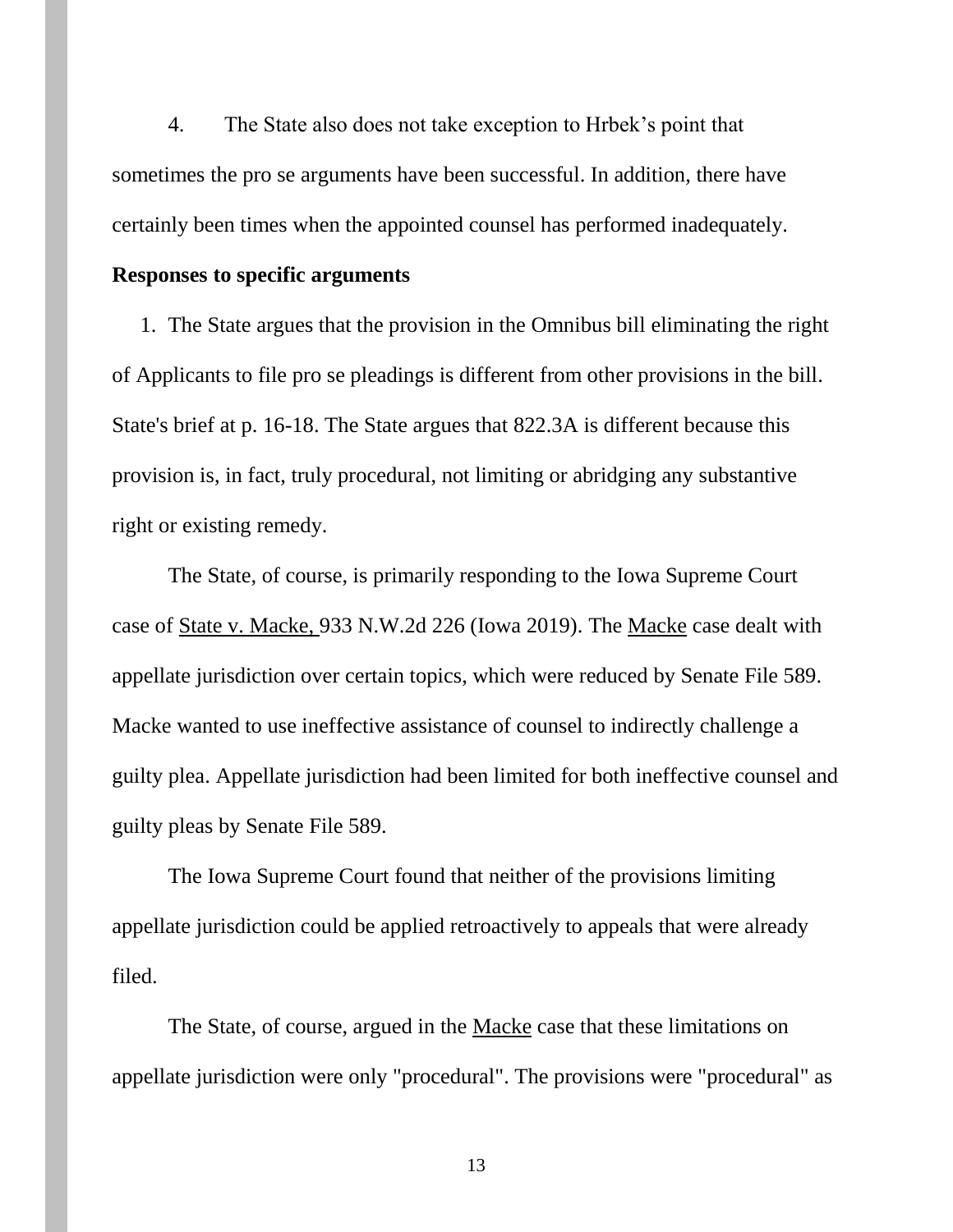they were going to simply direct the appellant to a post-conviction proceeding, in order to raise his complaints.

The Court in Macke recognized that in general, procedural matters could be applied retroactively. Something, however, was not procedural if it, essentially, impaired a right the defendant had acquired earlier. In Macke, the defendant had acquired the right to take a direct appeal after a guilty plea. He had also acquired the right to raise ineffective assistance of counsel in such an appeal.

## **General discussion of retroactivity**

The State argues that the abrogation of Leonard and Gamble, by the prohibition against pro se participation, is just a procedural change. The difficulty is that to some extent almost anything can be characterized as procedural while the other side is characterizing the same thing as substantive.

First of all, as is mentioned above, the right to participate pro se is part of the statutory, and perhaps constitutional, right to counsel, as developed over 30 years. While technically speaking the right to counsel might be found in a law book under "criminal procedure", at the same time, it is almost always characterized as a fundamental right. This right certainly would be a "right" previously acquired under a statute. The General savings provision 4.13 (1)(b) in the Code should apply and prevent the new statute from impairing that right by being applied to existing cases.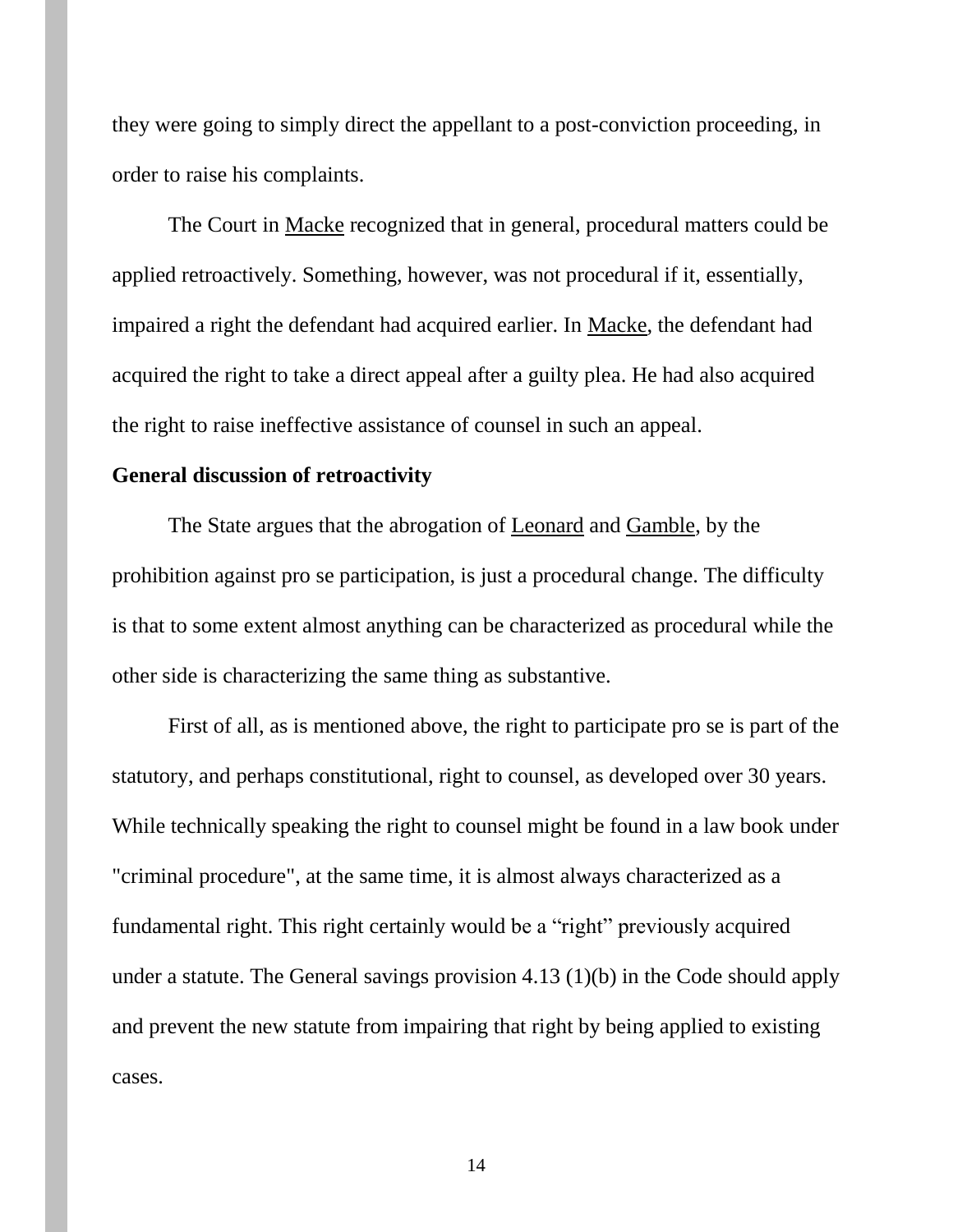There are several clues to statutory construction that are found in the State v. Macke case. Justice Waterman, in his majority opinion, noted that the jurisdiction limiting provision "results in significant disadvantage to some defendants and can mean the difference between freedom and incarceration while the case proceeds," 933 N.W.2d at 233. The right to file pleadings pro se, even when represented by counsel, can avoid the significant disadvantage when an applicant has poorly performing counsel.

Moreover, Macke recognized that there was no language in Senate File 589 addressing the retroactivity question. The legislature certainly knows how to make something specifically retroactive if they choose to do so. Indeed Senate File contained a section on expunging certain old convictions. Division I of that bill, addressing expungement of convictions, contains language making the provision specifically applicable to convictions "that occurred prior to or after July 1, 2019." The bill is silent on whether the limitations on pro se filings apply to already filed cases.

**II**

## **IF SECTION 822.3A APPLIES TO HRBEK'S POSTCONVICTION THE STATUE WOULD VIOLATE THE IOWA CONSTITUTION'S PRINCIPLE OF SEPARATION OF POWERS**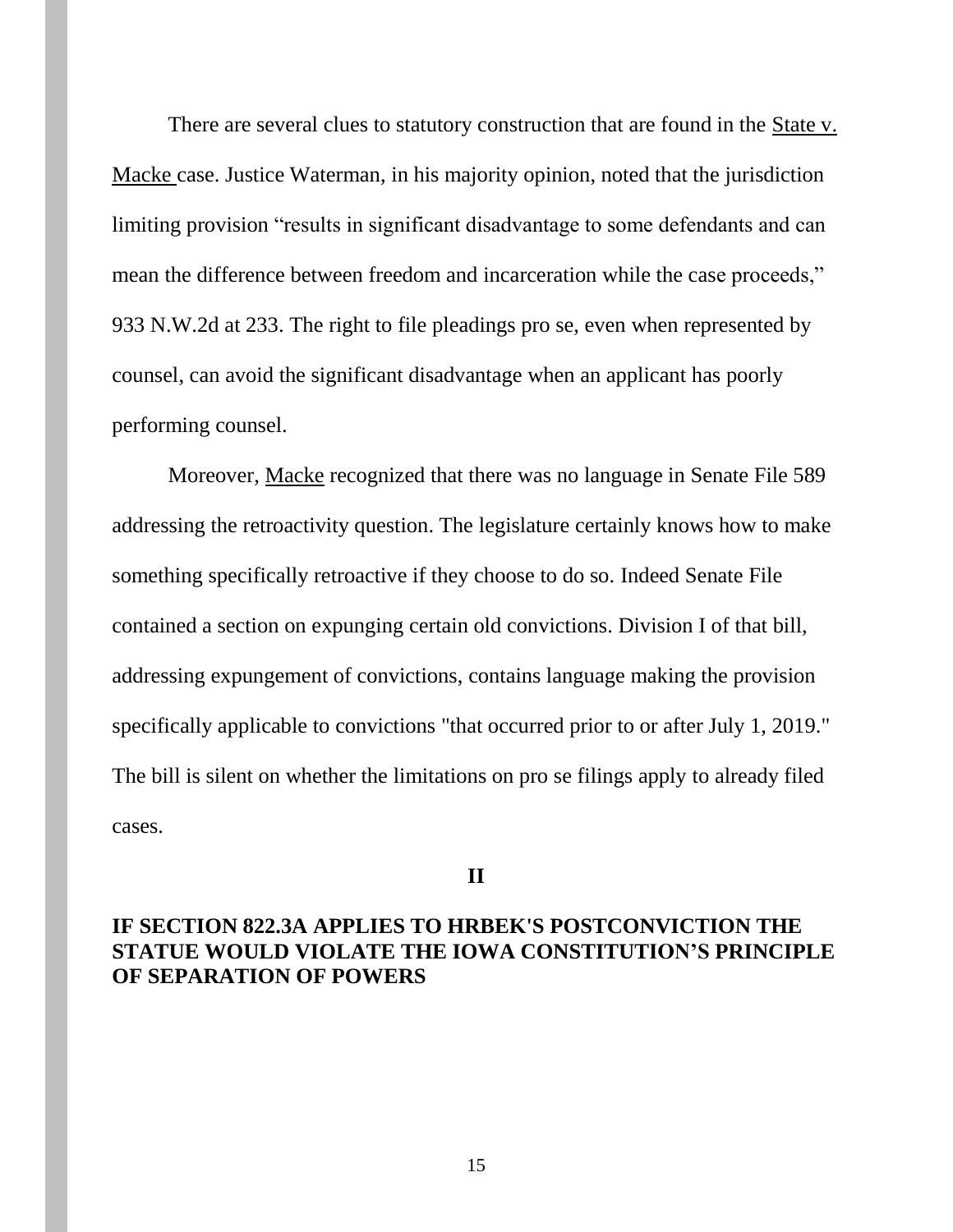#### **Preservation of Error:**

The State asserts, at page 26 of its brief, that Hrbek did not preserve error with regard to his argument about the separation of powers. The Court should find that Hrbek did enough in his pro se pleadings to allow this claim to be raised on appeal.

First, Hrbek had to file the resistance to the new statute entirely by himself. He had appointed counsel, who took no steps to assist Hrbek in that matter.

Second, Hrbek filed a resistance to the statute on July 24, 2019. In that resistance, Hrbek claimed that the statute violated "the accused procedural rights, statutory rights, state constitutional rights, federal constitutional rights to such a degree…" (App. 9).

At page 4 of his resistance, he said that the statute was not a "reasonable exercise of the legislature's police power" (App. 12).

Hrbek clearly raised a complaint that the statute not only should not be applied to him retroactively, but also was in fact unconstitutional. This should be sufficient to allow this court on appeal to address the separation of powers issue. **Summary of Argument**

There are two ways that legislative abrogation of Leonard, Gamble, and Jones would be unconstitutional.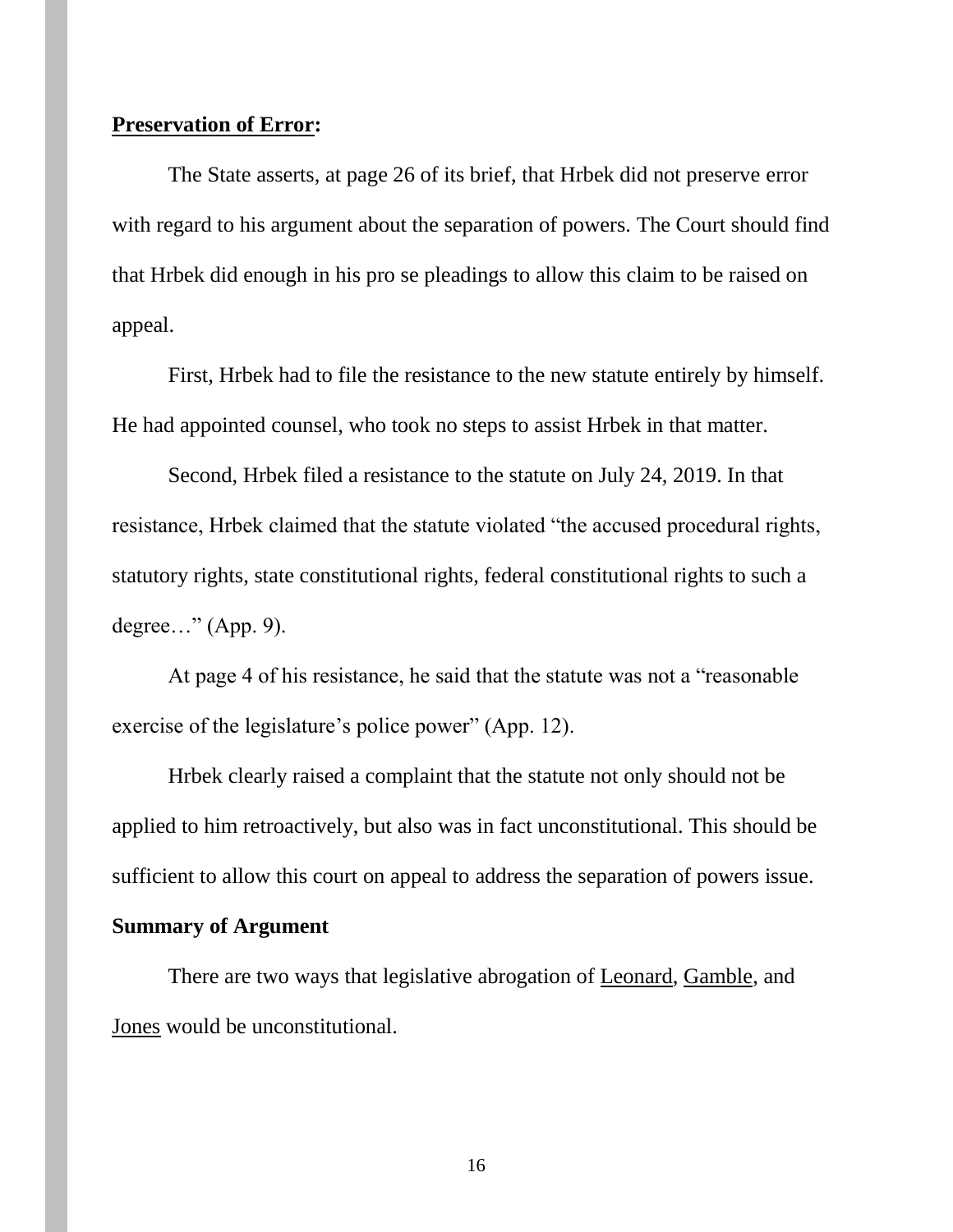First, there is the argument that there is a constitutional right to counsel in post-conviction cases. That right includes some right to self participation. This was adequately briefed in the opening brief and does not need further development.

The second argument is based on the principle of separation of powers. This is related to the idea that a court has certain 'inherent powers." Hrbek argues that Leonard, Jones, and Gamble amounted to the regulation of parties and their counsel, appearing in front of the District Court. A court has the inherent power to regulate that behavior. Legislative intrusion into that regulation would be unconstitutional.

### **There is agreement about some portion of the argument.**

1. The State, in its brief, does an admirable job of categorizing situations where an inherent power of the court would limit the power of the legislature to legislate about activity in a court case. See State's brief, pages 44-46.

The State recognizes that one category would be where the legislature "usurped the power to decide cases". Klouda v. Sixth Judicial District Department of Correctional Services, 642 N.W. 2d 255 (Iowa 2002) is one such case. In that case, the legislature transferred adjudication of probation revocations from District Judges to Administrative Law Judges. This was unconstitutional because the Iowa Constitution vested the sole power in the court to decide and pronounce judgments.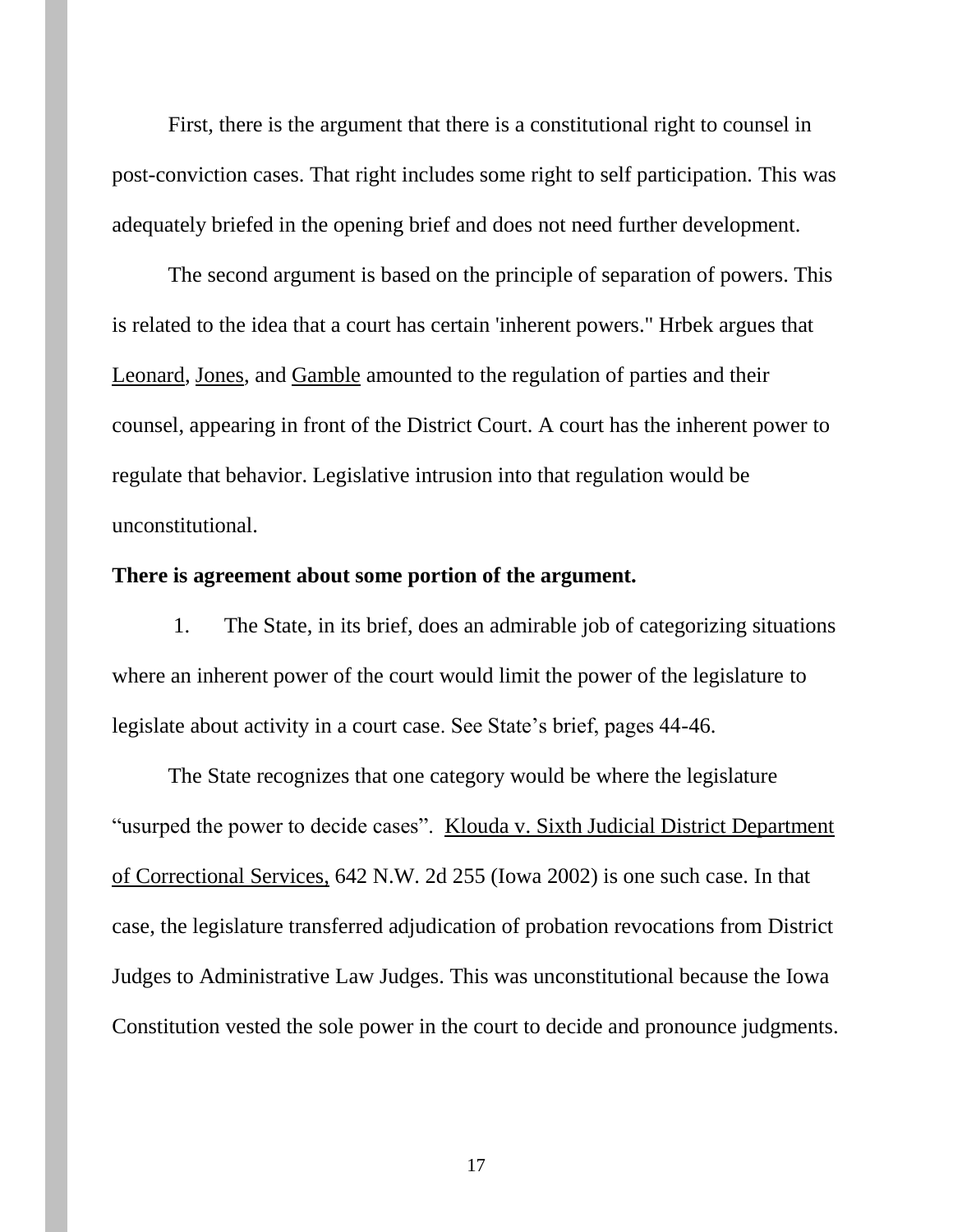The second category, according to the State's analysis, is those circumstances where it is "impossible or impractical for a court to exercise its core adjudicative function" (State's brief, page 45). The State recognizes that Hrbek's argument is that the Leonard, Gamble and Jones involve regulation "of the relationship between post-conviction applicants and their counsel". The State seems to acknowledge that this would be a core function.

#### **Specific Responses:**

1. The State, at page 46 of its brief, says that it agrees with Hrbek that the new statute "does not revive pre-Gamble practices where PCR Counsel would be ordered to submit a report on the validity or invalidity of claims".

Response: That is not quite wheat Hrbek said in his brief. Hrbek asserted that the prohibition on requiring a "report" remains.

But the problem presented by the new statute will arise when a client has presented a claim in his pro se petition the lawyer does not think has merit. While the lawyer may not be required to file a report with the court, the lawyer would be permitted to proceed essentially while ignoring the claim the Applicant wants to present.

At that point, the only option the client has is to file a Motion to disqualify counsel. Counsel will be disqualified or be replaced if there is "good cause shown". "Good cause", however, may not exist if the lawyer then defends the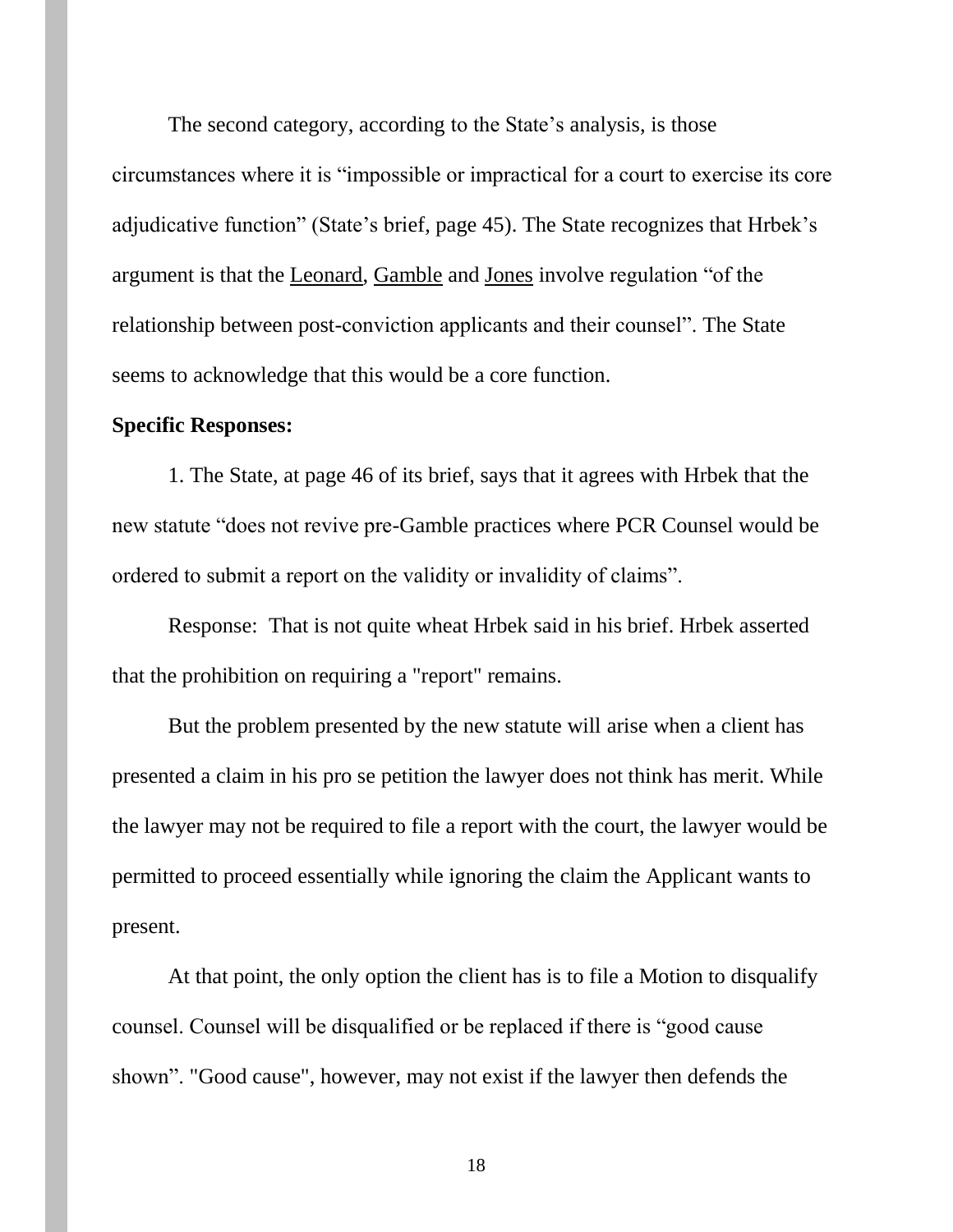lawyer's position at the hearing to remove counsel. That certainly is putting the lawyer into position to publicly criticize the claim of the client.

2. The State says that it "cannot conceive of any situation where it would be necessary for a PCR court to disregard section 822.3A to carry out its core adjudicative function." (page 46)

Response: In fact it is not hard to imagine cases where the limitation on pro se filings would create significant problems.

First of all, and this does not really need discussion, there is the case where the lawyer appointed is incompetent. Certainly, it is easy to say that under those circumstances, the lawyer can be replaced. Unfortunately, given the financial limitations on appointed counsel, there are parts of the State where there are just not that many lawyers on the appointment list.

But there is a more systemic problem presented by the way the statute would work, if pro se pleadings were not allowed.

To start with, the State acknowledges that pro se applications prior to the appointment of counsel can be filed. That initial application can contain claims that appointed counsel will not pursue. Those claims presumably remain in the case unless voluntarily dismissed. They will need to be ruled on based on the Jones decision. The problem, however, is that they cannot be developed by the pro se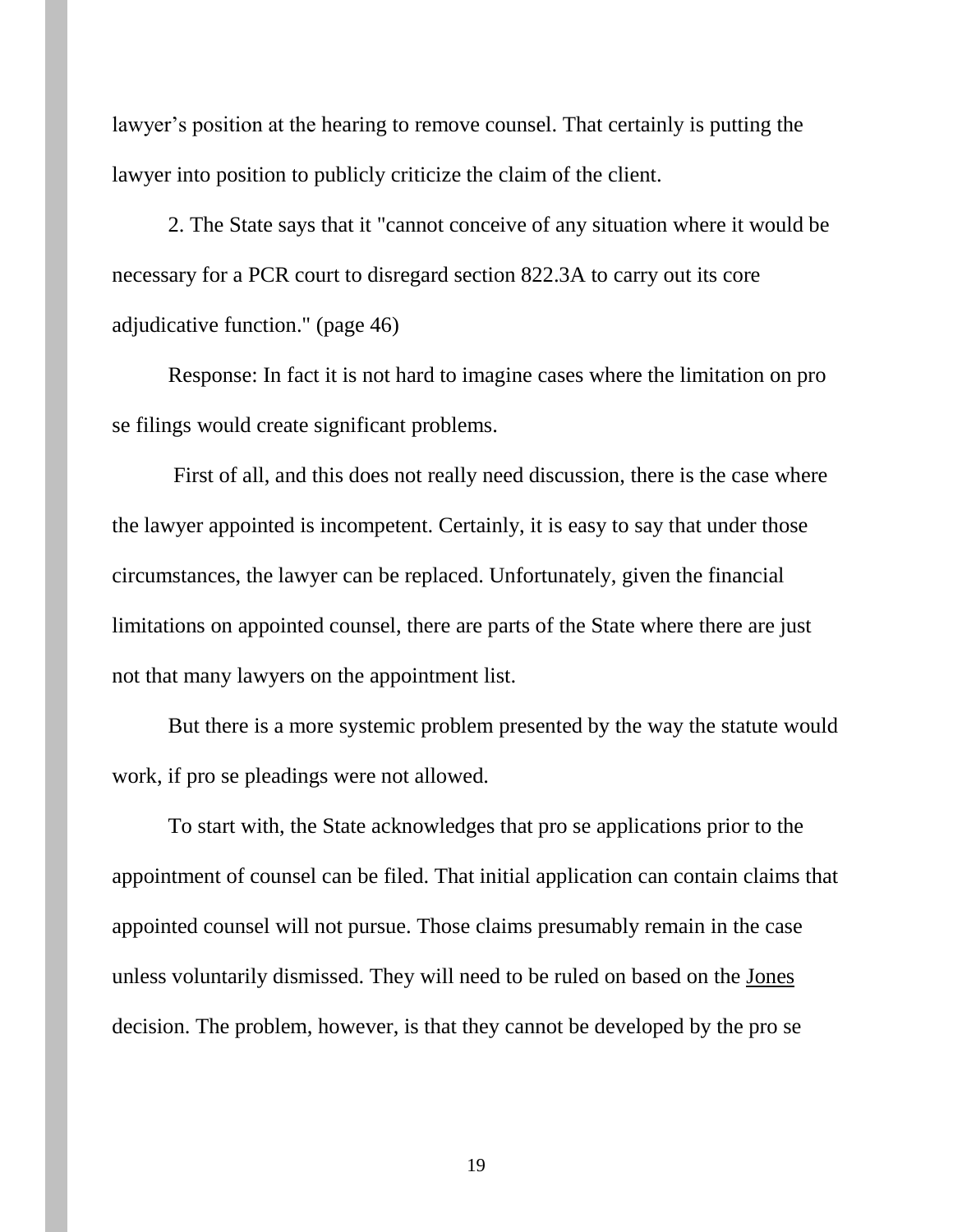applicant during the course of the post conviction between complaint and hearing. He cannot do discovery without the assistance of counsel.

Under those circumstances, the only option for the applicant is to seek to disqualify counsel. This is not an efficient way to run a court proceeding.

Certainly, the core function of the adjudication of claims should include the regulation of the relationship between appointed counsel and the client. The Iowa Supreme Court, since 1990, has struck a balance. A legislature should not be permitted to set that aside.

3. The State asserts at page 47 that "pro se" participants have the same standards as lawyers.

Response: The Iowa Supreme Court does give pro se participants and their pleadings greater leeway than lawyers. See Munz v. State, 382 N.W.2d 693, 697 (Iowa 1985); *see also* Knight v. Knight, 525 N.W.2d 841, 843 (Iowa 1994) (stating that in evaluating pro se filings, "some leeway must be accorded from precision in draftsmanship"); State v. Mulqueen, 188 N.W.2d 360, 365 (Iowa 1971) (recognizing that pro se litigants "'ought not to be held to the niceties of lawyers' pleadings'") (quoting Sanders v. United States, 373 U.S. 1, 22; 83 S. Ct. 1068, 1080-81 (1963)).

4. The State's brief, beginning at page 27, characterizes the new statute as a "legislative enactment" replacing "a judicially created stopgap procedure".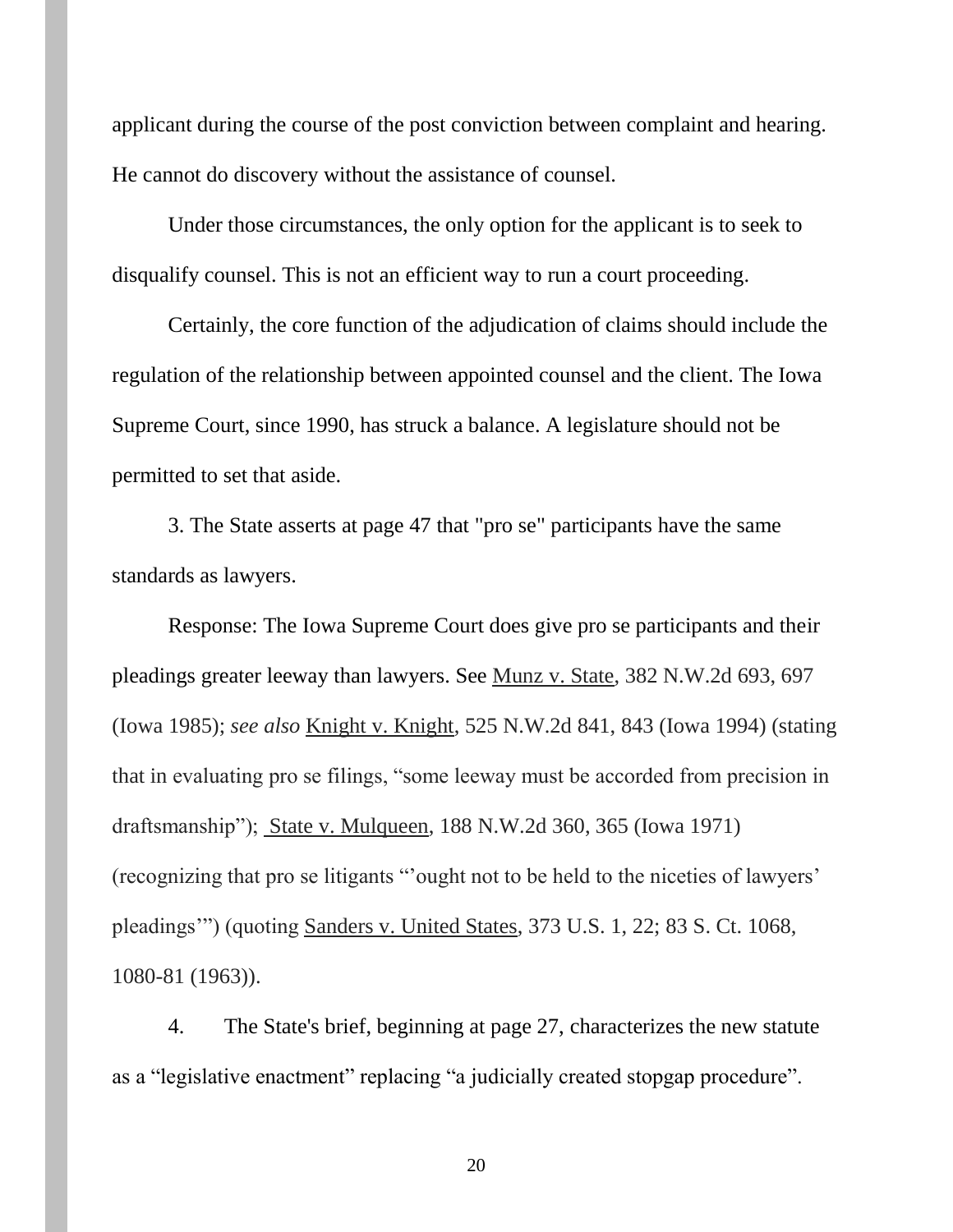This is argued at some length by the State in its brief'

Response: Leonard, Gamble, and Jones were a set of cases developed over 17 years. Indeed, another 12 years went by before the legislature chose to eliminate the rights created in those cases. This is very different from the situation where the court makes a decision and the legislature comes in the next year or two to change the judicially created circumstance.

One is reminded a little of the case State v. Iowa District Court for Jones County, 902 N.W.2d 881 (Iowa 2017). In that case, the Iowa Department of Corrections (IDOC) reinterpreted a statute from an interpretation it had used for over a decade. The Supreme Court, in a unanimous decision, said that the agency could not simply reverse a determination that had essentially been on the books for that long. The court discussed the Principle of "Stare decisis and Legislative Acquiescence "

> [t]he rule of stare decisis "is especially applicable where the construction placed on a statute by previous decisions has been long acquiesced in by the legislature, by its continued use or failure to change the language of the statute so construed...." State v. Iowa District Court for Jones County, 902 N.W.2d 811, 818 (Iowa, 2017)

## **General Response**

At its core, the discussion of this issue seems to be whether 822.3A impairs the relationship between counsel and client. To some extent, analysis at this point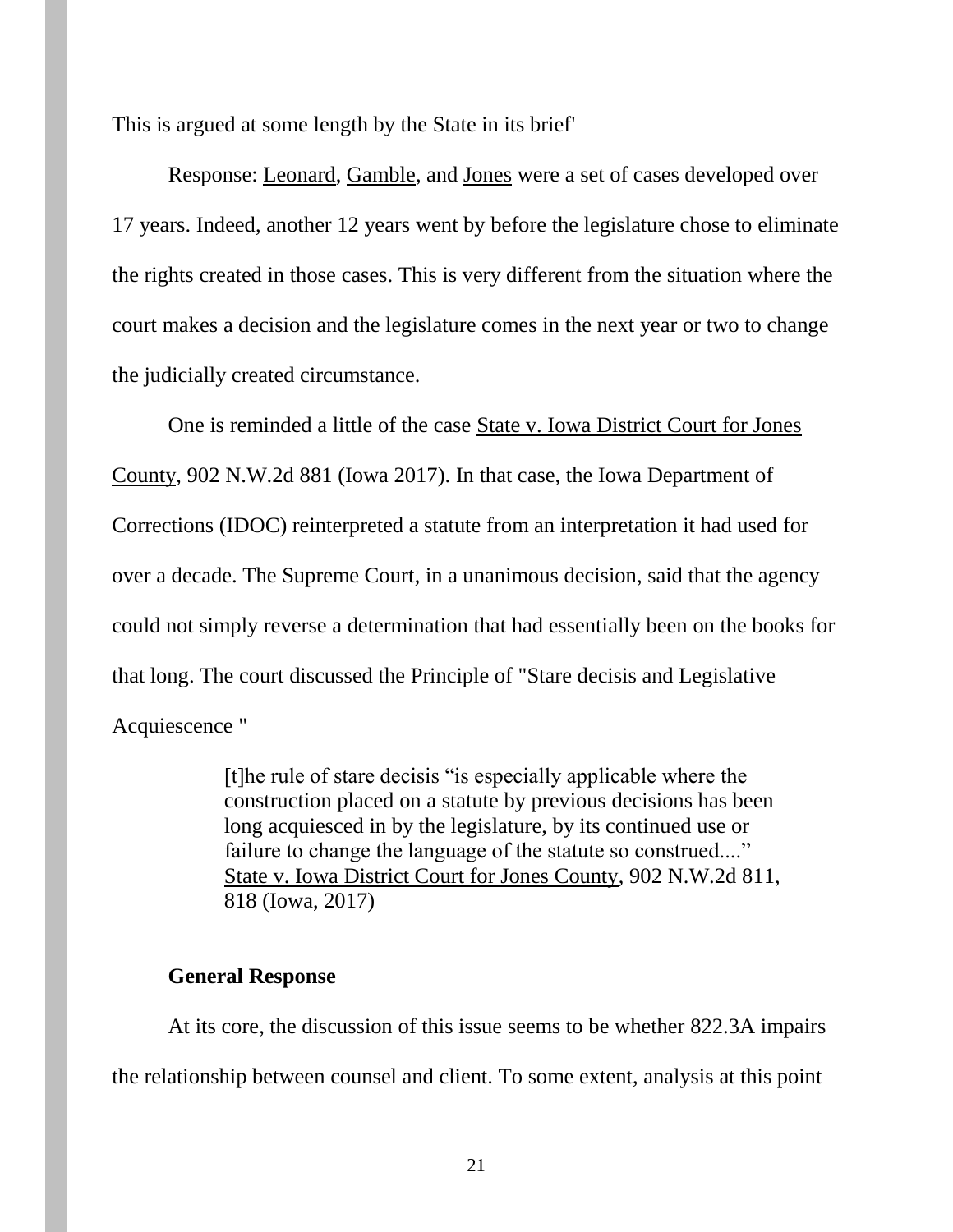turns on what happens to that relationship if the client cannot file anything other than a motion to disqualify or fire counsel.

In an ideal world, with trained and careful appointed counsel, there might not be the need to have Court regulation of that relationship.

At the same time, we do not live in an ideal world. Appointed counsel in post-conviction are paid \$62 an hour. That is close to the \$60 an hour rate appointed counsel was paid in 1980. In most cases today, appointed counsel is relatively inexperienced. The State Public Defender's Office requires private attorneys to undergo some training. But the guidelines are nowhere near the guidelines you have for appointed counsel in criminal cases. Counsel in those cases, particularly with the more serious felonies, has to have actual jury trial experience. See State Public Defender Rules 493-11.3(3) and 11.3(4,5, and 6)

There is no experience requirement for appointed counsel in Iowa postconvictions.

The Courts should have the inherent authority to regulate the relationship between applicants and their appointed counsel. 822.3A interferes with that carefully struck balance and should be declared unconstitutional.

**III**

## **THE PROHIBITION AGAINST PRO SE BRIEFS ON APPEAL VIOLATES THE IOWA CONSTITUTION'S SEPARATION OF POWERS**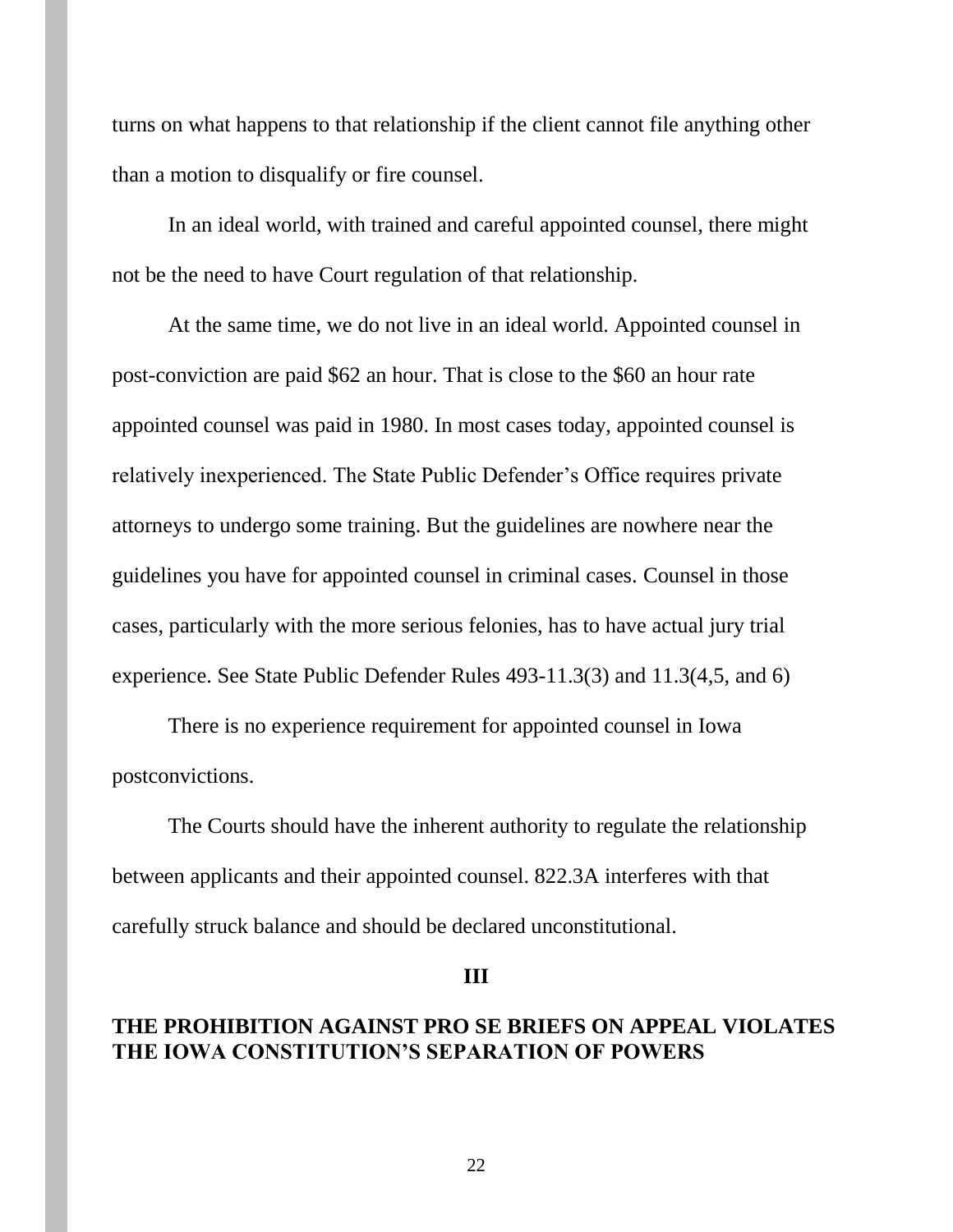#### **Preservation of Error and Standard of Review**

The parties agree that this claim about appellate procedure would not have been addressed by the district court. Preservation of error is not a concern. This court should address the constitutional claim presented.

### **Introduction**

Most of the appellate decisions, so far, interpreting Senate File 589 have addressed the retroactivity of the new statutes, in almost all cases finding the new statutes were not retroactive.

The legislature in Senate file 589 prohibited pro se filings when represented by counsel, including filing briefs. The previous sections of this reply brief have reviewed the provision, 822.3A, that applied to District Court filings for a person such as John Hrbek.

But issue that is also presented in this appeal is the portion of Senate File

589 prohibiting the filing of pro se briefs. The statutory provision is 814.6A, which

went into effect on July 1, 2019.

This is what that section says:

# **814.6A. Pro se filings by defendant currently represented by counsel**

1. A defendant who is currently represented by counsel shall not file any pro se document, including a brief, reply brief, or motion, in any Iowa court. The court shall not consider, and opposing counsel shall not respond to, such pro se filings.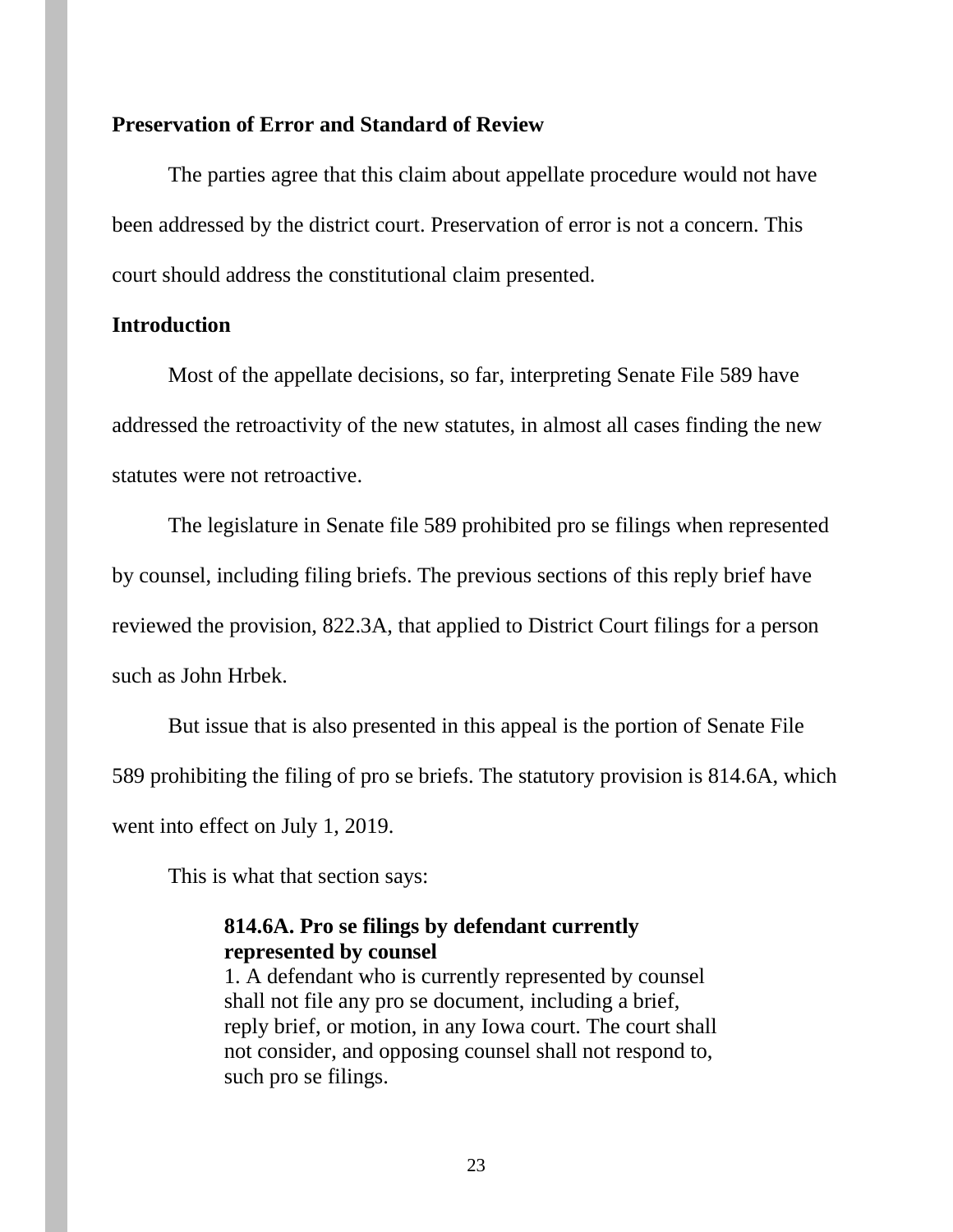2. This section does not prohibit a defendant from proceeding without the assistance of counsel. 3. A defendant currently represented by counsel may file a pro se motion seeking disqualification of the counsel, which a court may grant upon a showing of good cause.

By its language the provision applies to filings on appeal.

Since Hrbek's application for discretionary review was filed after July 1, 2019. Statute 814.6A would apply to it. The statute would appear to prohibit Hrbek filing a supplemental brief in connection with the appeal.

This, of course, sets up a direct conflict between that statute and the preexisting appellate rule that has, for quite some time, allowed for pro se briefs even when represented by counsel. See Rule 6.901(2). That rule quite specifically provides for pro se supplemental briefs in cases where the party is represented by counsel.

Given that conflict, it will be necessary for this court in this case to address the constitutionality of the legislature essentially abrogating an appellate rule governing the presentation of legal argument.

#### **What are the constitutional provisions?**

The Iowa Supreme Court had this to say about the court system in the Planned Parenthood case in 2018.

> We begin by reflecting on the role of the judiciary within our venerable system of government. The Iowa Constitution, like its federal counterpart, establishes three separate, yet equal,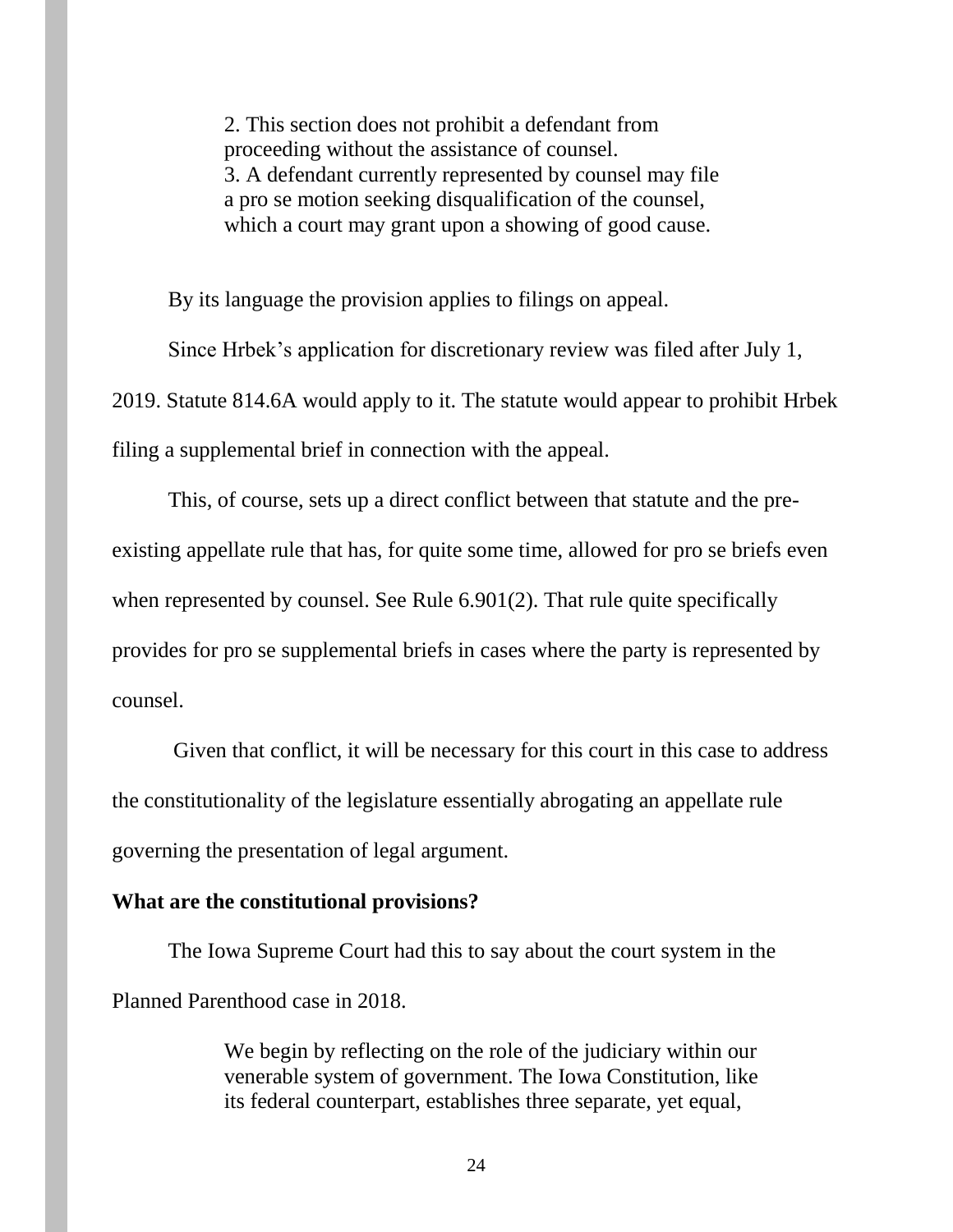branches of government. Iowa Const. art. III, § 1. Our constitution tasks the legislature with making laws, the executive with enforcing the laws, and the judiciary with construing and applying the laws to cases brought before the courts.

Planned Parenthood of the Heartland v. Reynolds ex rel. State, 915 N.W.2d 206, 212 (Iowa, 2018)

Here are the provisions:

### **§ 1. Departments of government**

The powers of the government of Iowa shall be divided into three separate departments--the legislative, the executive, and the judicial: and no person charged with the exercise of powers properly belonging to one of these departments shall exercise any function appertaining to either of the others, except in cases hereinafter expressly directed or permitted. IA CONST Art. 3, § 1

### **§ 1. Courts**

The judicial power shall be vested in a supreme court, district courts, and such other courts, inferior to the supreme court, as the general assembly may, from time to time, establish. IA CONST Art. 5, § 1

#### **§ 4. Jurisdiction of supreme court**

The supreme court shall have appellate jurisdiction only in cases in chancery, and shall constitute a court for the correction of errors at law, under such restrictions as the general assembly may, by law, prescribe; and shall have power to issue all writs and process necessary to secure justice to parties, and shall exercise a supervisory and administrative control over all inferior judicial tribunals throughout the state.

IA CONST Art. 5, § 4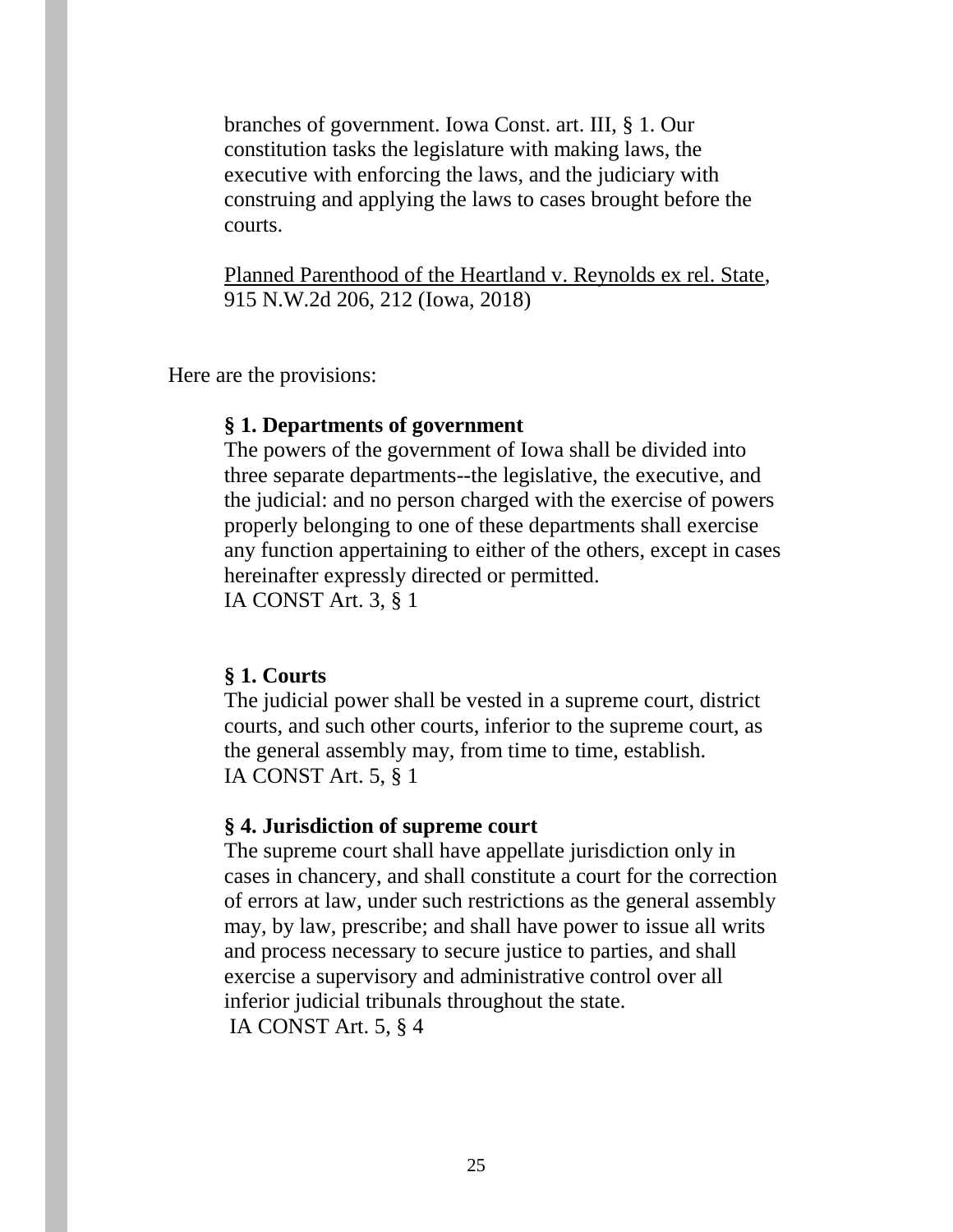#### **§ 14. System of court practice**

It shall be the duty of the general assembly to provide for the carrying into effect of this article, and to provide for a general system of practice in all the courts of this state. IA CONST Art. 5, § 14

With that background this court has resolved the apparent conflict between a Rule that allows pro se briefs with a statute that eliminates that right provided by Rule.

The place to start in the analysis is to recognize that, under the separation of powers, there are certain kinds of rules and regulations a court can have that are part of the inherent power of the court. Legislative efforts to overturn or disturb that regulation can be unconstitutional.

The State's framework of that authority from their brief sets out two different circumstances for the inherent power of the court. One is where the court has the power to decide cases and the legislature takes that power away. This is like the Klouda case, where the legislature gave the power to address probation violations to an administrative law judge who was part of the executive branch.

The second category recognizes some core adjudicative function into which the legislature cannot interfere. Here, the State mentions State v. Hoegh, 632 N.W.2d 885, 888 (Iowa 2001). That case involved the inherent power to appoint a special prosecutor.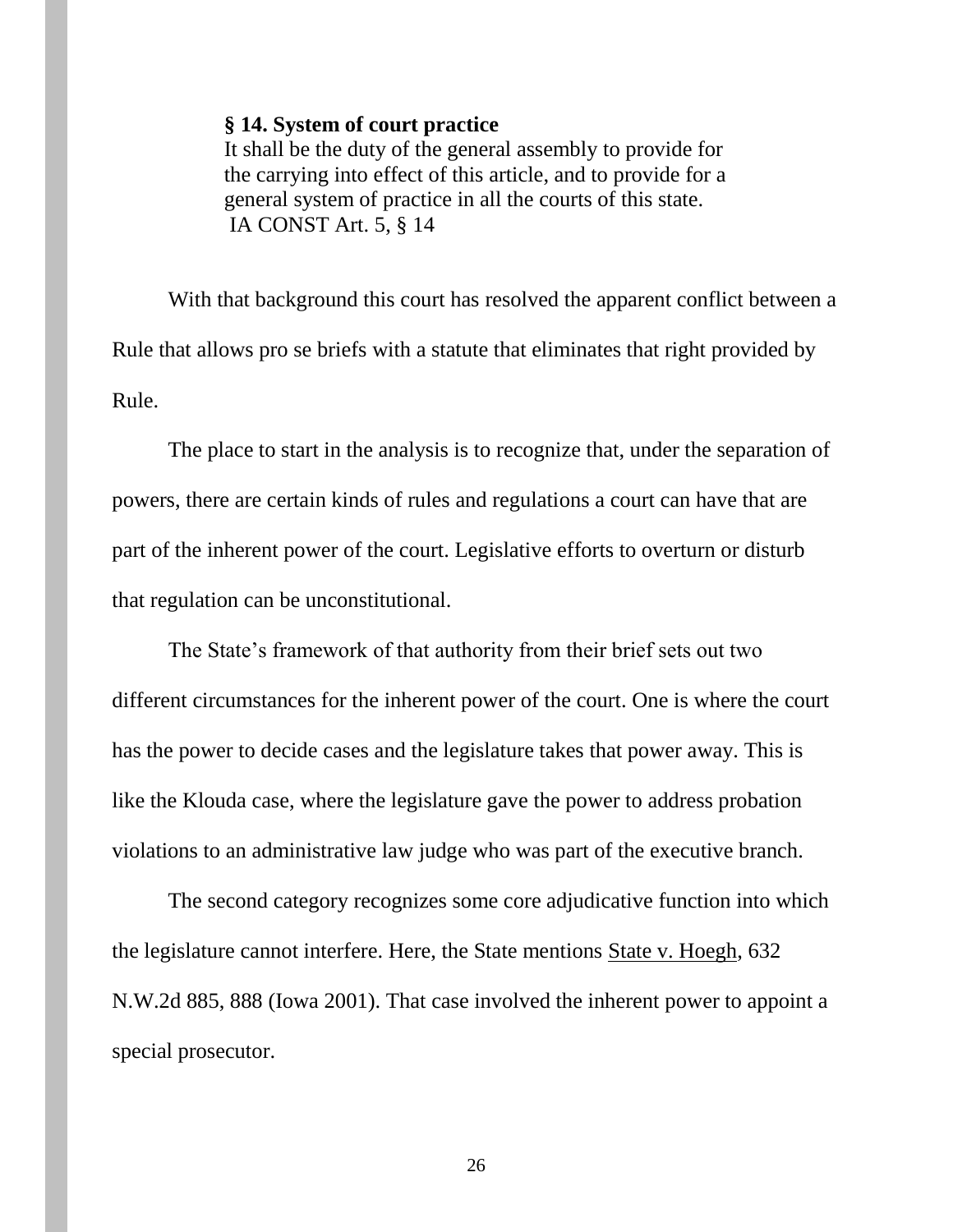The particular provision of the Omnibus crime bill, Section 814.6A, interferes with the appellate court's regulation of the receipt of legal argument. The Supreme Court has promulgated rules that provide for briefs being submitted by counsel. After that submission, there is time for pro se individuals to submit a supplemental brief.

Presumably, such a submission could address issues or arguments that had not been presented by counsel.

There is an old and somewhat confusing case about the inherent power of the court on appeal to establish rules concerning the form and nature of briefs. In Siesseger v. Puth, 234 N.W. 540 (Iowa 1931), there was an issue raised on appeal concerning "the sufficiency of the statement of errors relied upon." Apparently, there used to be a pleading that needed to be filed called "Assignment of Error." This was discussed in the earlier case of Wine v. Jones, 168 N.W.2d 318 (Iowa 1918).

Apparently, at one time the "assignment of error" was a specific pleading. It is not clear whether this was filed with a district court or on appeal. It is clear from these two cases that the assignment of error was a statement to reviewing courts of the errors that the appellant claimed were made.

At some point, the 30th General Assembly passed a statute that said "no assignment of error shall be required in any case at law or equity now pending or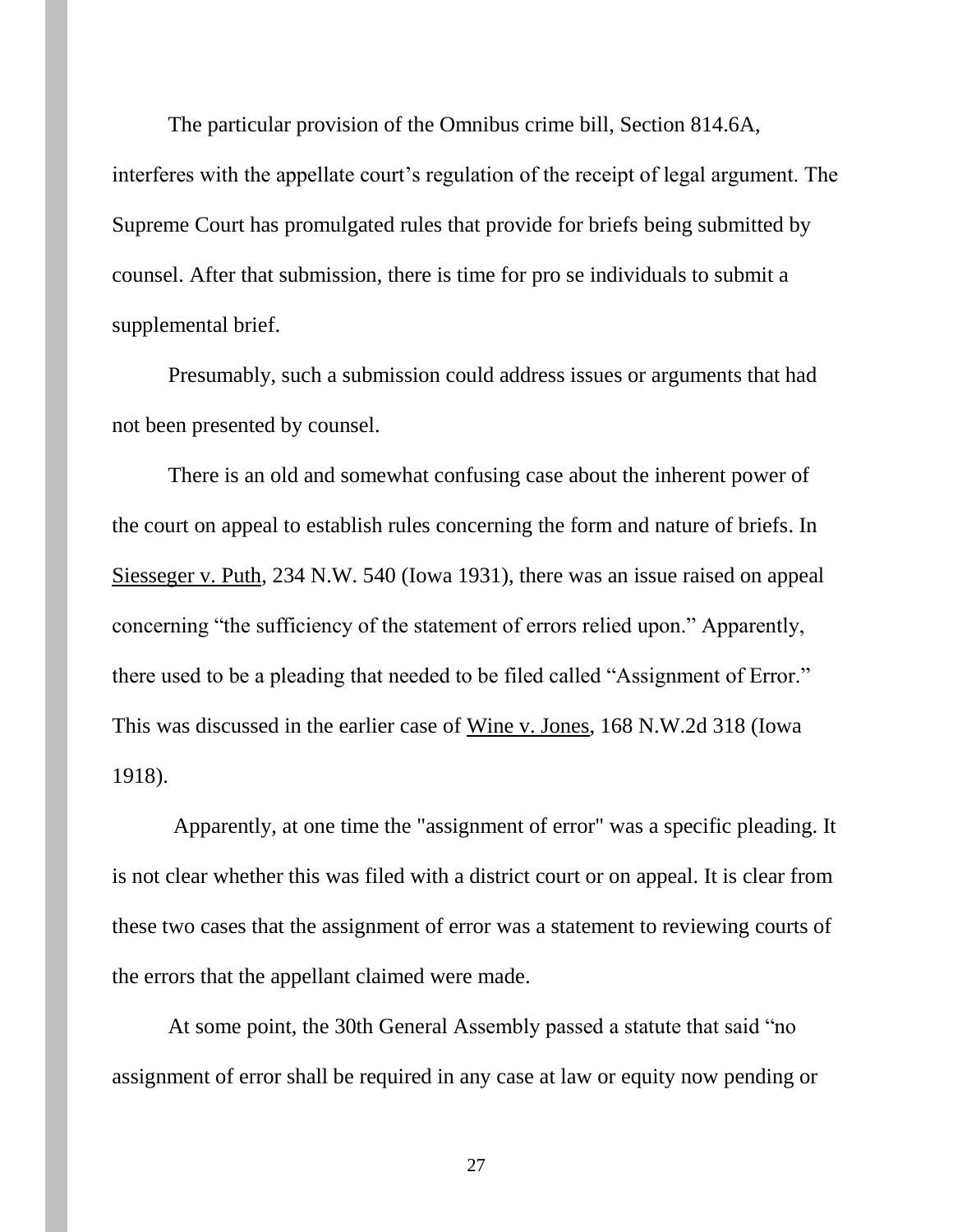hereafter docketed in the Supreme Court." Section 4136, Code Supplement 1913. At the time the Puth case was decided in 1931, there was a rule of procedure requiring a "short and clear statement showing… the errors relied upon for reversal."

An issue must have arisen in the Puth case as to the adequacy of the statement of reasons advanced by the appellant. In defense, the appellant must have argued that the appeal rule was in conflict with the legislative enactment from 1913.

This caused the Iowa Supreme Court to make several comments about its authority over the presentation of argument to it, including the form of briefs. Here is what the court had to say:

> It will be observed that this rule prescribes and fully points out what the brief of appellant shall contain. The purpose thereof was, and is, to secure a clear, precise, definite, orderly, and comprehensive presentation by appellant of the errors complained of, which it is desired to have reviewed. The rule was designed to aid counsel for appellee to know and understand the exact rulings and matters complained of in the court below and in as clear, definite, and intelligent a manner as possible bring the rulings complained of to the attention of the court. The primary purpose of the rule is to aid and facilitate the work of the court. What the purpose of the Legislature was in repealing the sections of the Code covering the assignment of errors is not material. We have held that the Supreme Court has constitutional power and authority to require an assignment or designation of errors which the Legislature may not take away. Redfield v. Boston P. & M. Co., 178 Iowa, 1275, 160 N. W. 934; Wine v. Jones, 183 Iowa, 1166, 162 N. W. 196, 168 N. W. 318.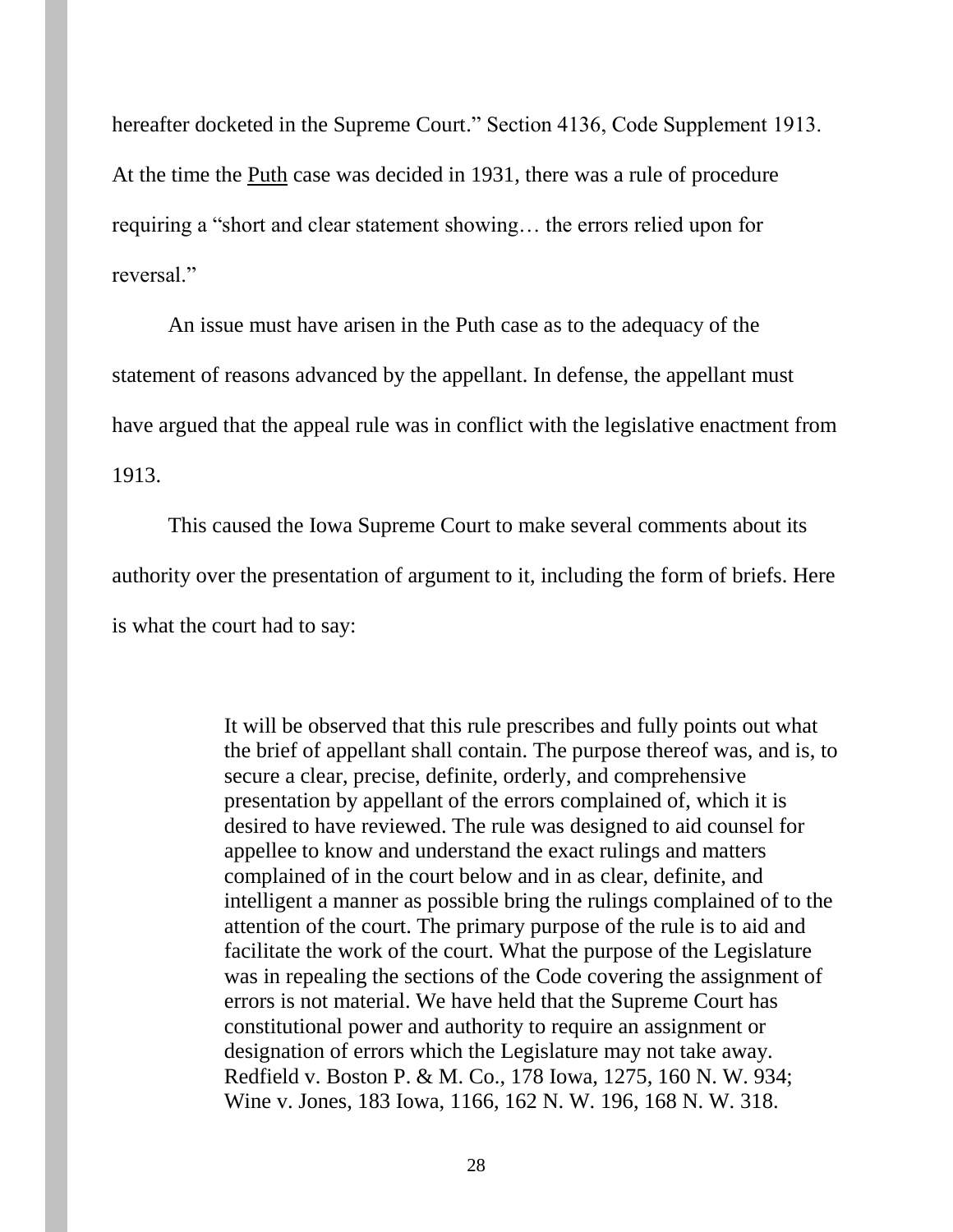#### Siesseger v. Puth, 234 N.W. 540, 541 (Iowa 1931)

The Court added this:

The necessity for the assignment, designation, or statement in some form, in law actions, of the errors relied upon for reversal is clearly contemplated by the Constitution (article 5, § 4), which provides: "The Supreme Court shall have appellate jurisdiction \* \* \* for the correction of errors at law, under such restrictions as the General Assembly may, by law, prescribe. \* \* \*" Appellate procedure in general has been prescribed and is regulated by statute. The Legislature has, however, omitted to provide the form or substance of briefs and arguments to be filed, and has enacted that "the parties to an appeal may be heard orally and in writing, subject to such rules as the court may prescribe. \* \* \*" Section 12871, Code 1927. The court therefore is possessed of both constitutional and statutory power to make rules prescribing the form and nature of briefs and arguments to be filed by the parties.

Siesseger v. Puth, 234 N.W. 540, 541 (Iowa 1931)

As we move forward by almost a century, there are now clear rules talking about the form of briefs with the contents of the briefs spelled out. There is also a recognition that sometimes issues that appellants wish to raise may not be raised or adequately raised by their counsel. Under that circumstance, the current rule allows for supplemental pro se briefs. This recognizes the need to have the appellate court be informed of issues that need to be addressed.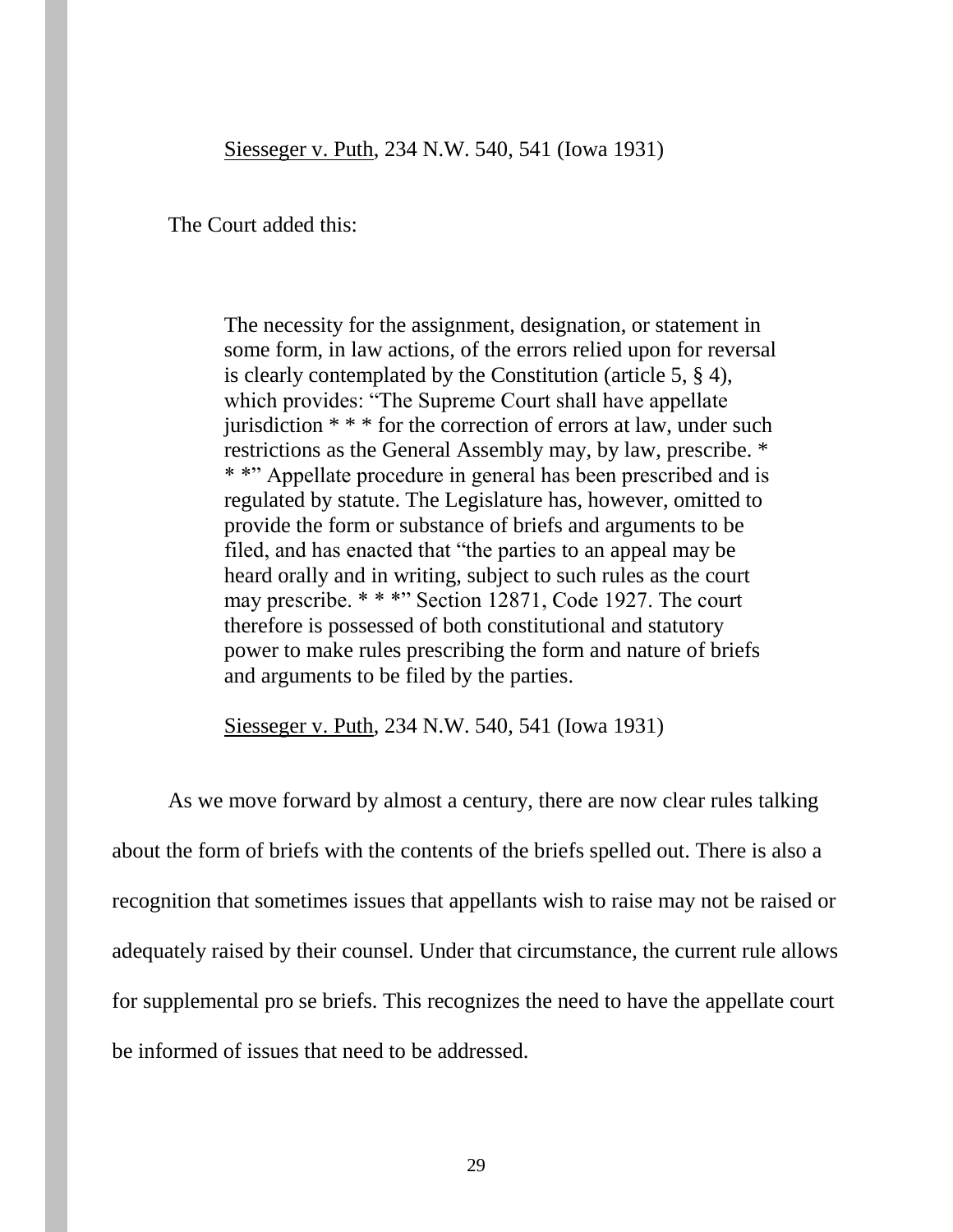Hrbek asserts that the Rule allowing pro se briefs is within the inherent power of the court on appeal to govern the presentation of claims made to it. This includes not only the claims made by appointed counsel, but also claims made by pro se litigants with appointed counsel who wish to raise certain issues.

It is clear that without this ability to submit supplemental briefs, there would be considerable difficulty with appeals.

First of all, a complaining appellant could seek to fire counsel. This seems contemplated by the rule. That would, however, complicate the appeal by involving some court in an adjudication of whether or not it was reasonable to leave out certain claims.

In addition, it would only encourage claims of ineffective assistance of counsel against that appointed counsel in subsequent post conviction litigation.

The Iowa Supreme Court has struck a balance between presentation of claims on appeal and a respect for the ability of appellants to raise issues that were not addressed by appointed counsel in the initial brief.

The court should find the section 814.6A in contravention of the principles of separation of powers, which includes the inherent power of the Courts

#### **CONCLUSION**

John Hrbek has been trying to litigate the validity of his first degree murder conviction for a long time. He has struggled at times with his appointed counsel.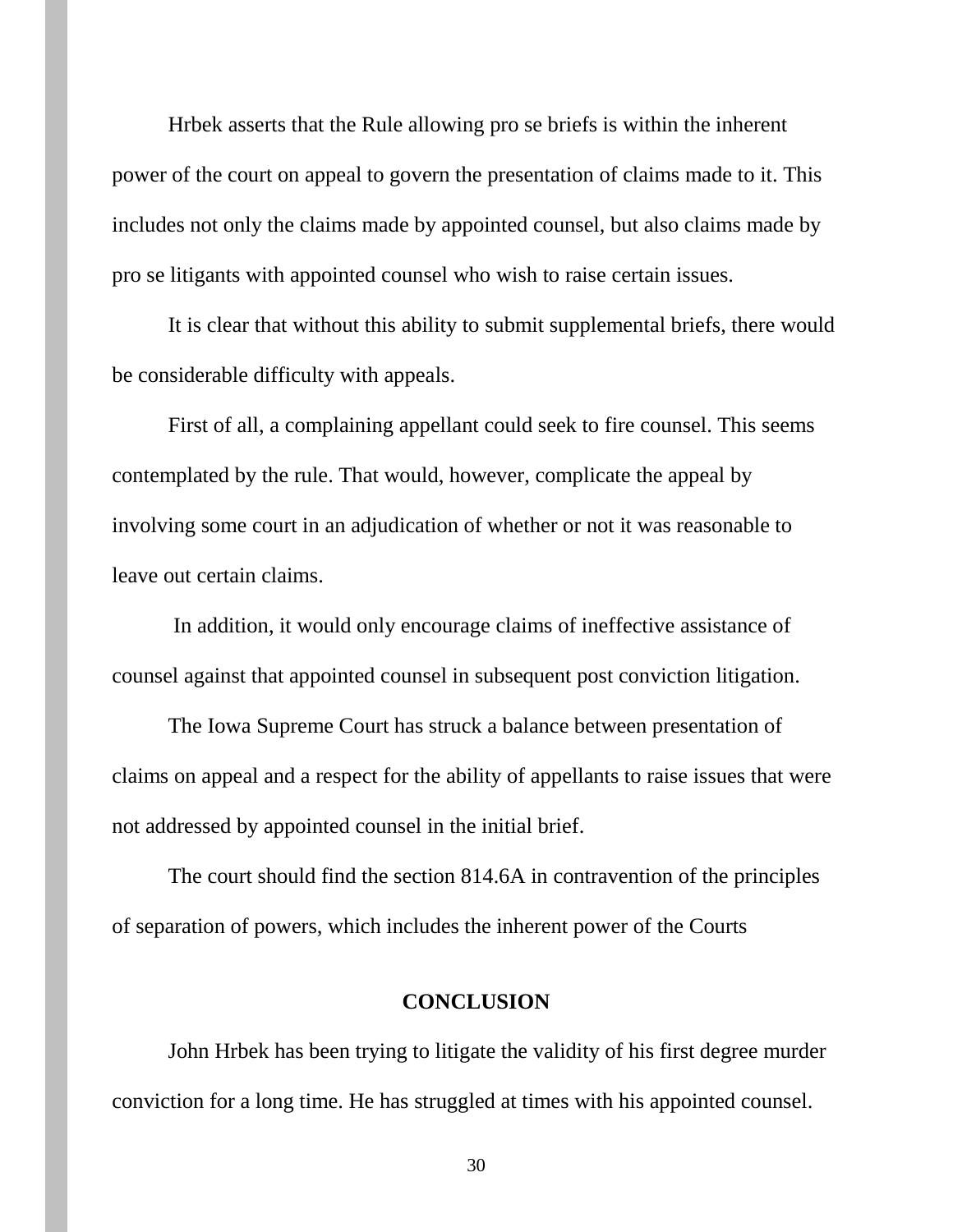Indeed, appointed counsel allowed the case to be dismissed for a number of years, not even telling Hrbek that that had happened.

John Hrbek has been an active participant in his post conviction, but he still wishes to have appointed counsel. There are clearly things that counsel can do that John Hrbek cannot do. If the new statute applies to his post conviction, he would be required to make an impossible choice. If he wanted to continue to file pleadings, he would have to give up the assistance of counsel. If he went with appointed counsel, he would be prohibited from participating in his case by filing pleadings himself.

The statute should not apply to pre-existing post convictions.

If it does apply, the statute should be declared unconstitutional, in violation of the principle separation of powers. For the same reason, Hrbek should be permitted to file pro se briefs on appeal.

#### RESPECTFULLY SUBMITTED,

### /s/ Philip B. Mears PHILIP B. MEARS

MEARS LAW OFFICE 209 E. Washington Street Paul-Helen Building, Suite 203 Iowa City, Iowa 52240 (319) 351-4363 Office (319) 351-7911 Fax philmears@mearslawoffice.com AT0005330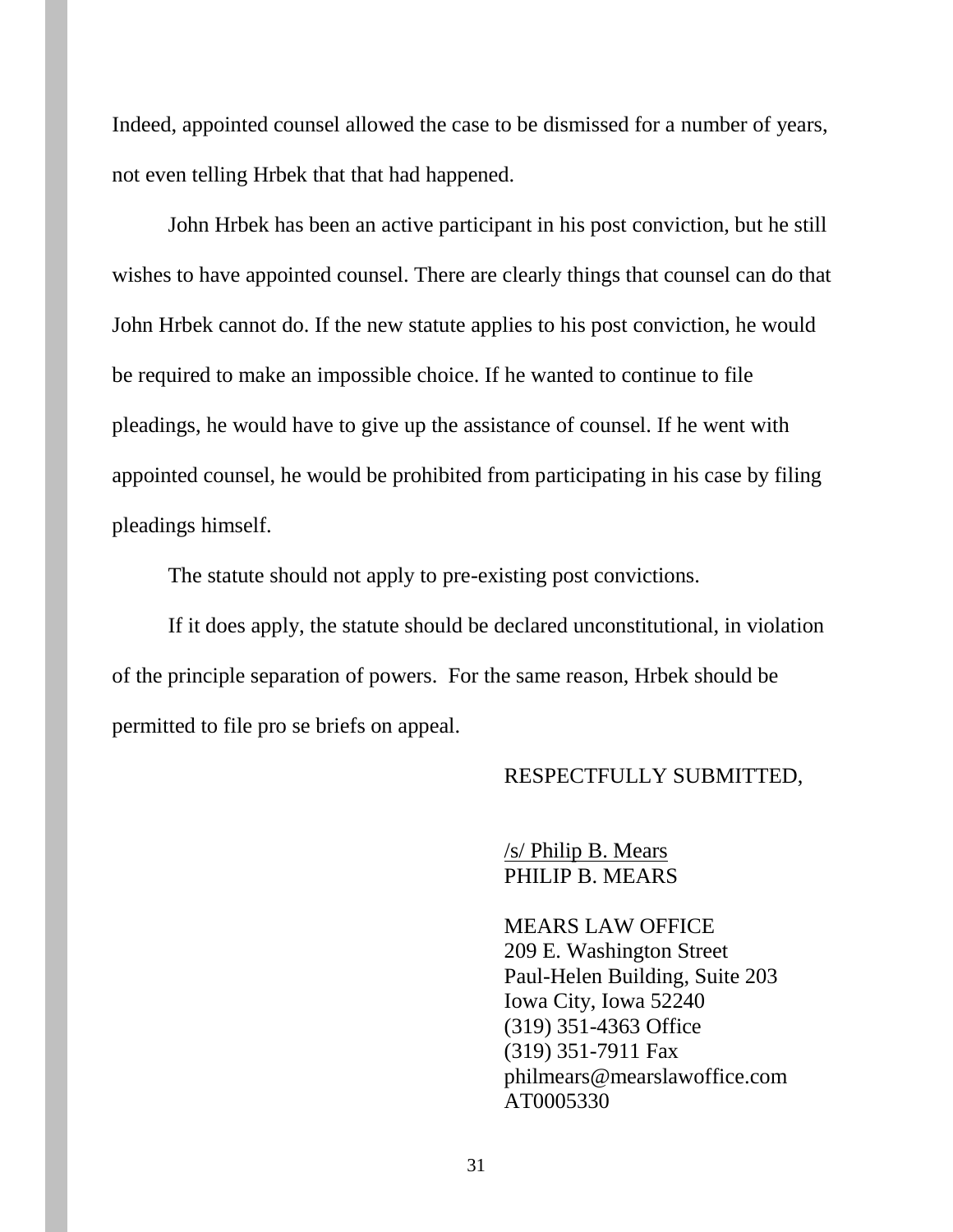ATTORNEY FOR APPELLANT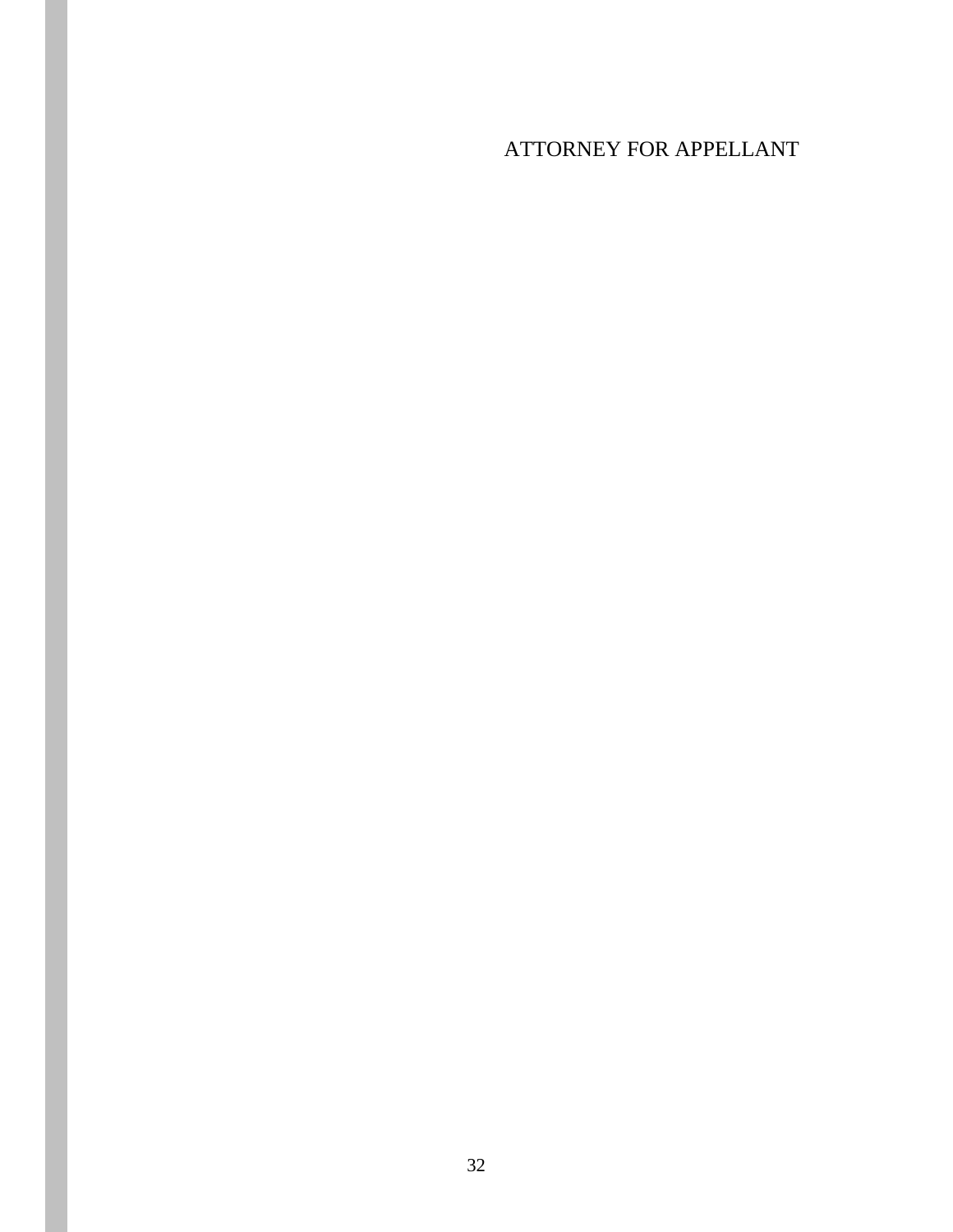# **ATTORNEY'S CERTIFICATE OF COSTS**

I, Philip B. Mears, Attorney for the Appellant, hereby certify that the cost of

preparing the foregoing Appellant's Page Proof Reply Brief was \$3.40.

RESPECTFULLY SUBMITTED,

/s/ Philip B. Mears PHILIP B. MEARS

MEARS LAW OFFICE 209 E. Washington Street Paul-Helen Building, Suite 203 Iowa City, Iowa 52240 (319) 351-4363 Office (319) 351-7911 Fax philmears@mearslawoffice.com AT0005330

ATTORNEY FOR APPELLANT